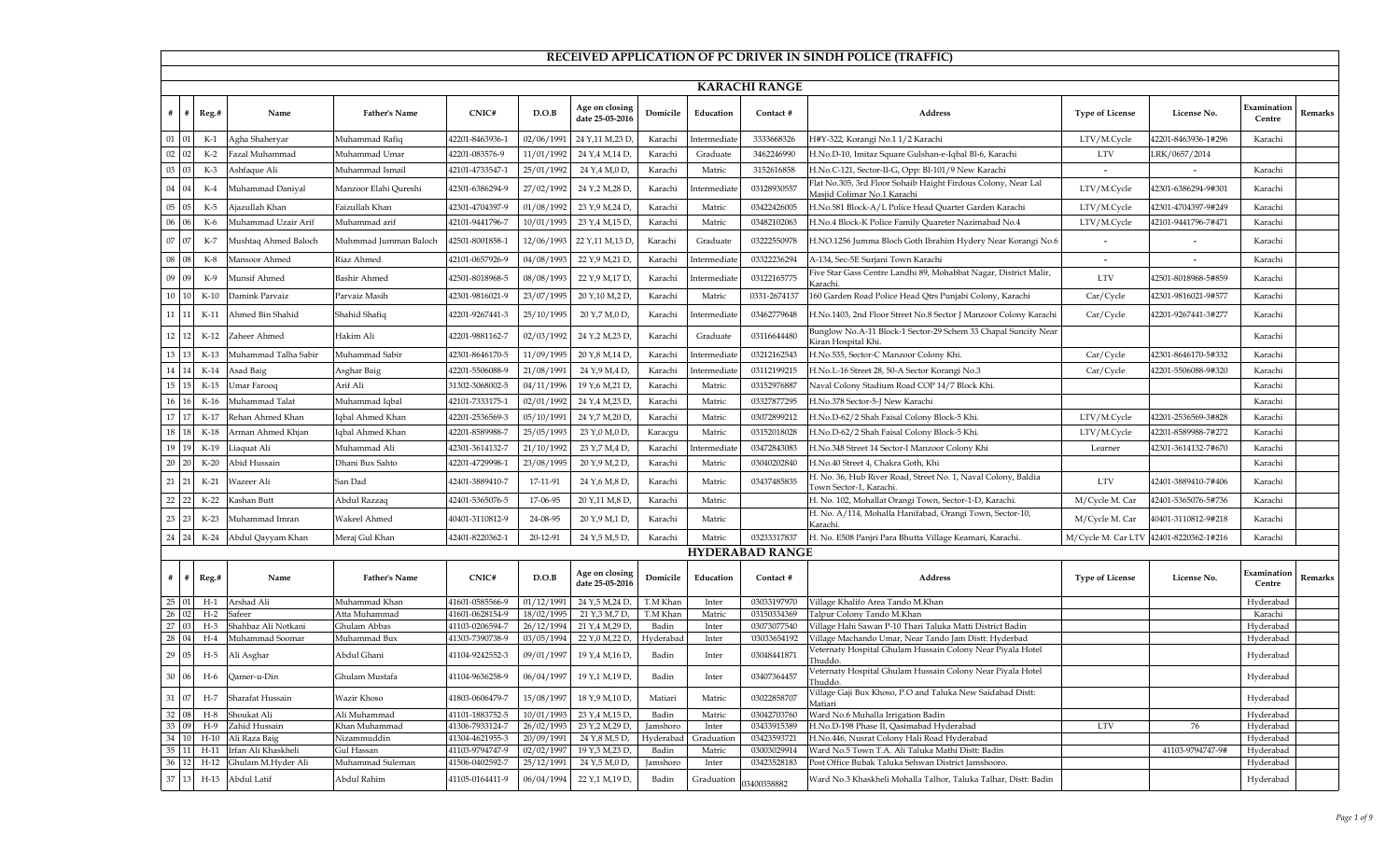|              | 38   14                 | H-14 Ramsingh         | Photo                | 41101-2047193-9 | 01/06/1996 | 19 Y, 11 M, 24 D              | Badin            | Inter      | 03433270165 | Village Lakhoo Rebari Taluka and Distt: Badin                                      |                     | Hyderabad |  |
|--------------|-------------------------|-----------------------|----------------------|-----------------|------------|-------------------------------|------------------|------------|-------------|------------------------------------------------------------------------------------|---------------------|-----------|--|
| 39 15        |                         | H-15 Naeem            | Ahmed                | 41103-6875586-9 | 20/01/1996 | 20 Y <sub>,</sub> 4 M,5 D,    | Badin            | Matric     | 03413834663 | Village Haji Dhani Bux Korai New Dumbola C/o Haji Fathe                            |                     | Hyderabad |  |
|              |                         |                       |                      |                 |            |                               |                  |            |             | M.Korai Distt: Badin                                                               |                     |           |  |
| 40 16        |                         | H-16 Roshan Ali       | Nangar Khan          | 41803-0587471-7 | 14/08/1991 | 24 Y, 9 M, 11 D,              | Matiari          | Matric     | 03033987866 | R/o Bago Khan Jamali P/o Sikandarabad Taluka new Aeedabad<br><b>LTV</b>            | 05701               | Hyderabad |  |
|              |                         |                       |                      |                 |            |                               |                  |            |             | Distt: Matiari<br>Village Haji Dhani Bux Korai New Dumbola C/o Haji Fathe          |                     |           |  |
| 41   17      |                         | H-17 Abdul Karim      | Muahammad Ismail     | 41103-8766834-7 | 27/02/1996 | 20 Y, 2 M, 28 D,              | Badin            | Matric     | 03468056047 | M.Korai Distt: Badin                                                               |                     | Hyderabad |  |
|              |                         |                       |                      |                 |            |                               |                  |            |             | Goth Ali Sher Rajput P/o Usman Shahi Dori Taluka Jhando Mari                       |                     |           |  |
| 42 18        |                         | H-18 Sadam Hussain    | Muhammad Anwar       | 41703-0617414-7 | 24/10/1994 | 21 Y,7 M,1 D,                 | T.AllahYar       | Inter      | 03002502690 | <b>LTV</b><br>Distt: Tando Allah Yar                                               | 41307-0617414-7#484 | Hyderabad |  |
| 43   19      |                         | H-19 Meer Muhammad    | Allah Warayo         | 41202-7815144-9 | 22/06/1992 | 23 Y,11 M,3 D,                | Dadu             | Inter      | 03133354445 | H.No.B-50 Phase II Qasimbaad Hyderabad                                             |                     | Hyderabad |  |
|              | <b>20</b>               | H-20 Muhammad Hashim  | Bakhshan             | 41103-5179894-3 | 08/08/1993 | 22 Y, 9 M, 17 D,              | Badin            | Inter      | 03053952174 | Ward No.7, Post Office Tando Ghulam Ali Taluka Matli Distt:                        |                     | Hyderabad |  |
|              |                         |                       |                      |                 |            |                               |                  |            |             | Badin                                                                              |                     |           |  |
| 45 21        |                         | H-21 Zain-ul-Abdien   | Abdul Sattar         | 41504-0517255-7 | 18/01/1997 | 19 Y, 4 M, 7 D,               | Jamshoro         | Inter      | 0313329959  | H.No.642-A, Al-Shahbaz Colony Kotri Distt: Jamshooro                               |                     | Hyderabad |  |
| 46 22        |                         | H-22 Naveed Ali       | Muhammad Suleman     | 41603-0601491-5 | 07/12/1992 | 23 Y,5 M,18 D,                | T.M Khan         | Graduation | 03473716908 | Village M.Haroon Palh PO Dando Via Matli Taluka P.G                                |                     | Hyderabad |  |
| 47 23        |                         | H-23 Rafique Ahmed    | Muhammad Dahri       | 41701-0612489-5 | 05/04/1992 | 24 Y,1 M,20 D,                | T.AllahYar       | Graduation | 03073019121 | Hyderabad<br>PO Tando Allahyar Village Baaja Dori Distt: T.A.Yar                   |                     | Hyderabad |  |
|              |                         |                       |                      |                 |            |                               |                  |            |             | Village Bago Jamali PO Sikandarabad Taluka New Saeedabad                           |                     |           |  |
| 48 24        |                         | H-24 Saifullah        | Haji Ahmed           | 41803-0598261-3 | 29-09-92   | 23 Y,7 M,26 D,                | Matiari          | Matric     | 03030036635 | Distt: Matiari                                                                     |                     | S.B.A     |  |
|              |                         |                       |                      |                 |            |                               |                  |            |             |                                                                                    |                     |           |  |
| 49           | 25<br>$H-25$            | Babar Ali             | Muhammad Ismail      | 41105-5573620-9 | 27/03/1997 | 19 Y, 1 M, 28 D,              | Badin            | Inter      | 03403470146 | Ward No.3 Khaskheli Mohalla Talhor, Taluka Talhar, Distt: Badin                    |                     | Hyderabad |  |
| 50           | <sup>26</sup>           | H-26 Abdul Wahab      | Abdul Rahim          | 41105-6529557-1 | 01/11/1996 | 19 Y, 6 M, 24 D,              | Badin            | Inter      | 03400358880 | Ward No.3 Khaskheli Mohalla Talhor, Taluka Talhar, Distt: Badin                    |                     | Hyderabad |  |
|              |                         |                       |                      |                 |            |                               |                  |            |             |                                                                                    |                     |           |  |
| $51 \mid 27$ |                         | H-27 Nisar Ahmed      | Ghulam Mustafa       | 41105-4115843-1 | 15/03/1996 | 20 Y, 2 M, 10 D,              | T.M Khan         | Inter      | 03123892016 | Village Dando Taluka Tando G.Hyder Distt: T.M.Khan                                 |                     | Hyderabad |  |
| $52 \mid 28$ |                         | H-28 Farooque Ali     | Muhammad Hashim      | 41103-4800022-3 | 07/03/1994 | 22 Y, 2 M, 18 D,              | Badin            | Inter      | 03013585479 | Village Haji Fath Khan Jiskani Taluka Mathi Distt: Badin PO New                    |                     | Hyderabad |  |
|              |                         |                       |                      |                 |            |                               |                  |            |             | Dumblo.<br>Village Haji Jani Rind PO Jando Ghulam Ali Taluka Matli Distt:          |                     |           |  |
| 53   29      |                         | H-29 Muhamnad Saleh   | Khair Muhammad       | 41103-6503256-3 | 07/03/1993 | 23 Y, 2 M, 18 D,              | Badin            | Inter      | 03022360119 | Badin                                                                              |                     | Hyderabad |  |
|              |                         |                       |                      |                 |            |                               |                  |            |             | .<br>Village Molvi M.Dilawar Gishkori PO Tando Ghulam Ali Taluka                   |                     |           |  |
| 54 30        |                         | H-30 Ali Ghulam       | Hidayatullah         | 41103-7660843-5 | 02/08/1991 | 24 Y, 9 M, 23 D,              | Badin            |            | 03403244170 | Badin                                                                              |                     | Hyderabad |  |
| 55 31        | $H-31$                  | Tahseen Jaweed        | Mir Muhammad         | 41504-0454277-7 | 14/08/1991 | 24 Y, 9 M, 11 D               | Jamshoro         | Matric     | 03233944734 | H.No.270/E-12 Daryabad Colony Kori Distt: Jamshooro<br><b>LTV</b>                  | 41504-045277-7#978  | Hyderabad |  |
| 56           | 32<br>$H-32$            | Sadqat Ali            | Ghulam Mustafa       | 41506-0427388-1 | 19/05/1994 | 22 Y, 0 M, 6 D,               | Jamshoro         | Inter      | 03003077905 | Village Talti PO Talti Distt: Jamshooro Taluka Sehwan Sharif                       |                     | Hyderabad |  |
| 57 33        |                         | H-33 Mumtaz Ali       | Shafi Muhammad       | 41103-5764562-5 | 23/06/1995 | 20 Y,11 M,2 D,                | Badin            | Matric     | 03453148975 | Village Haji Fath Khan Jiskani Taluka Mathi Distt: Badin PO New                    |                     | Hyderabad |  |
|              |                         |                       |                      |                 |            |                               |                  |            |             | Dumblo.                                                                            |                     |           |  |
|              | 58 34                   | H-34 Imtiaz Ali       | Jeevan Khan          | 41103-1866570-1 | 27/10/1996 | 19 Y,6 M,28 D,                | Badin            | Inter      | 03402239759 | Village Haji Fath Khan Jiskani Taluka Mathi Distt: Badin PO New                    |                     | Hyderabad |  |
|              |                         |                       |                      |                 |            |                               |                  |            |             | Dumblo                                                                             |                     |           |  |
| 59 35        | H-35                    | Azhar Ali             | Noor Ahmed           | 41103-1803076-7 | 27/09/1997 | 18 Y, 7 M, 28 D,              | Badin            | Inter      | 03469380821 | PO New Dumbalo Taluka Mathi Distt: Badin                                           |                     | Hyderabad |  |
| 60           | 36 <sup>l</sup><br>H-36 | Altaf Aslam           | Muhammad Aslam       | 41801-0623321-7 | 17/09/1993 | 22 Y,8 M,8 D,                 | <b>T.AllahYa</b> | Graduation | 03333295727 | Khanzada Mohallah H.No.20, PO Nasarpur Distt: T.A.Yar<br>Learner                   | 41801-0623321-7#805 | Hyderabad |  |
| 61           | H-37<br>37              | Fayaz Hussain Solangi | Muahammad Paryal     | 41201-8219420-3 | 23/12/1991 | 24 Y,5 M,2 D,                 | Dadu             | Matric     | 03012022143 | C/O Naveed Mangi Shopkeeper Shahbaz Colony Dadu                                    |                     | Hyderabad |  |
| 62           | 38<br>H-38              | Rukhsar Ahmed         | Shahzado             | 45102-6871601-1 | 15/03/1993 | 23 Y, 2 M, 10 D               | Ghotki           | Graduatio  | 03077170768 | Village Haji Abbasi PO Rukform Taluka & Distt: Ghotki                              |                     | Sukkur    |  |
| 63 39        |                         | H-39 Naseer Ahmed     | <b>Bashir Ahmed</b>  | 45105-0503245-3 | 07/08/1994 | 21 Y, 9 M, 18 D               | Ghotki           | Graduatio  | 03357197496 | Village Allah Yar Bhutto Oburoa Ghotki                                             |                     | Sukkur    |  |
| 64           | 40                      | H-40 Abdul Majid Shah | Zakir Hussain Shah   | 45102-8110296-7 | 28/02/1994 | 22 Y, 2 M, 27 D,              | Ghotki           | Inter      | 03013438597 | Village Juwari Shah PO T.Distt: Ghotki                                             |                     | Sukkur    |  |
| 65 41        | H-41                    | Farzand Ali           | Allah Warayo         | 41306-0428526-1 | 01/01/1996 | 20 Y, 4 M, 24 D,              | Hyderabad        | Inter      | 03100085914 | Allah Warayo Bhanghro 2nd Floor Room No.237 Wapda Complex<br>Hussainabad Hyderabad |                     | Hyderabad |  |
|              |                         |                       |                      |                 |            |                               |                  |            |             | Village Umed Ali Kachelo PO Cadet College Petaro Taluka Distt:                     |                     |           |  |
| 66 42        |                         | H-42 Abdul Hafeez     | Muhammad Mehmood     | 41504-0480323-3 | 10/12/1992 | 23 Y,5 M,15 D,                | Jamshoro         | Inter      | 03033421774 | Jamshooro                                                                          |                     | Hyderabad |  |
| 67           | 43<br>H-43              | Javed Ali Lakhiar     | Shabir Ahmed lakhiar | 41205-2091964-1 | 10/10/1995 | 20 Y,7 M,15 D,                | Dadu             | Inter      | 03083313336 | Village Sobho Khan Magsi Taluka Mehar Distt: Dadu                                  |                     | Larkana   |  |
| 68           | 44                      | H-44 Nawab Khan       | <b>Gul Sher</b>      | 41802-0616648-7 | 01/02/1996 | 20 Y, 3 M, 24 D,              | Matiari          | Matric     | 03009013228 | Talib-ul-Maula Colony Hala New Taluka Hala Distt: Matiari                          |                     | Hyderabad |  |
| 69           | 45<br>H-45              | Azhar Ali             | Rasool Bux           | 41201-3940142-3 | 01/03/1992 | 24 Y, 2 M, 24 D,              | Dadu             | Graduatio  | 03111077792 | New Bus Stand Near Taj Colony Dadu                                                 |                     | Hyderabad |  |
| 70           | 46<br>H-46              | Kamila                | Imtiaz Ahmed Jat     | 41307-5229201-6 | 11/07/1994 | 21 Y, 10 M, 14 D,             | T.AllahYar       | Graduatio  | 03332972176 | Village Sanjar Chang Taluka Chamber Distt: T.Allahyar                              |                     | Hyderabad |  |
| 71           | 47<br>$H-47$            | Ashique Hussain       | Gul Hassan           | 41304-4898755-7 | 10/04/1993 | 23 Y, 1 M, 15 D,              | Hyderabad        | Matric     | 03113010776 | H.Mohallah Guddu Naka Hussainabad Latifabad Hyderabad                              |                     | Hyderabad |  |
| 72           | 48<br>H-48              | Muhammad Saleem       | Khadim Hussain       | 41101-0854805-5 | 26/09/1995 | 20 Y,7 M,29 D,                | Badin            | Inter      | 03429297172 | PO Luari Sharif Taluka Badin                                                       |                     | Hyderabad |  |
| 73           |                         | H-49 Mansoor Ahmed    | Sikandar Ali         | 41103-3536301-5 | 02/01/1998 | 18 Y, 4 M, 23 D,              | Badin            | Inter      | 03461599298 | Village Ahmed Sahito PO New Dumbalo Taluka Mathi                                   |                     | Hyderabad |  |
| 74 50        | $H-50$                  | Mehtab Ali            | Muhammad Khan        | 41103-9905321-5 | 20/03/1998 | 18 Y, 2 M, 5 D,               | Badin            | Matric     | 03068696508 | Ghulam Ali Chandio PO Phulkaro                                                     |                     | Hyderabad |  |
| 75           | $H-51$                  | Ghulam Farooque       | Gul Hassan           | 41201-4253799-7 | 10/02/1997 | 19 Y, 3 M, 15 D,              | Jamshoro         | Matric     | 03013683439 | <b>LTV</b><br>Irrigation Colony Monder Naka Dadu UC-1                              | 911/DADU/2015       | Hyderabad |  |
| 76 52        | $H-52$                  | Arsalan Ali           | Ashique Hussain      | 41601-0638187-3 | 13/11/1997 | 18 Y, 6 M, 12 D,              | T.M Khan         | Matric     | 03333867225 | Bahrami Muhalla Taluka T.M.Khan                                                    |                     | Hyderabad |  |
| 77           | 53<br>H-53              | Syed Wahaj Hussain    | Iqbal Hussain        | 41304-0672006-5 | 12/05/1994 | 22 Y <sub>,0</sub> M,13 D,    | Hyderabac        | Inter      | 03223044830 | <b>LTV</b><br>H.No.101 Block-C/2 Unit No.11 Latifabad Hyderabad                    | 41304-0672006-5#683 | Hyderabad |  |
| 78 54        |                         | H-54 Nisar Ahmed      | Khadim Hussain       | 41101-8782925-7 | 12/11/1996 | 19 Y, 6 M, 13 D,              | Badin            | Inter      | 03429297172 | PO Luari Sharif Taluka Badin                                                       |                     | Hyderabad |  |
| 79           | 55                      | H-55 Muhammad Afzal   | Muhammad Ismail      | 41103-4501406-7 | 29/08/1992 | 23 Y, 8 M, 26 D,              | Badin            | Inter      | 03410322903 | Village Haji Fatha Khan Jiskan Taka Mathi Distt: Badin                             |                     | Hyderabad |  |
| 80           | 56                      | H-56 Raja             | Sonharo              | 41601-0638748-3 | 01/01/1997 | 19 Y, 4 M, 24 D,              | T.M Khan         | Inter      | 03471384843 | Village Khan Muhammad Panhwar                                                      |                     | Hyderabad |  |
| 81           | 57                      | H-57 Shoaib           | Ghulam Rasool        | 41406-7452783-3 | 05/03/1996 | 20 Y, 2 M, 20 D,              | Thatta           | Inter      | 03103545535 | Shaikh Abdul Majeed Sindhi Colony Dhabiji                                          |                     | Hyderabad |  |
| 82 58        | H-58                    | Arsalan Ali           | Islam-ud-Din         | 41601-0630748-5 | 30/07/1995 | 20 Y, 9 M, 25 D,              | T.M Khan         | Inter      | 03103121162 | Village Muhabbat Khan Bhurgari T.M.Khan                                            |                     | Hyderabad |  |
| 83 59        |                         | H-59 Irfan Ali        | Muhammad Soomar      | 41506-0430607-9 | 01/02/1995 | 21 Y, 3 M, 24 D,              | Jamshoro         | Graduation | 03013997060 | Memon Muhallah, PO Bhan Saeedabad Taluka Sehwan Distt:<br><b>LTV</b>               | 05863               | Hyderabad |  |
|              |                         |                       |                      |                 |            |                               |                  |            |             | Jamshooro                                                                          |                     |           |  |
| 84 60        | $H-60$                  | Tahira                | Sher Muhammad        | 45201-0522236-2 | 12/03/1993 | 23 Y, 2 M, 13 D,              | Badin            | Graduation | 03063222150 | Itifaque Colony Badin                                                              |                     | Hyderabad |  |
| 85 61        |                         | H-61 Zafar Ali        | Muhammad Iqbal       | 41802-0604042-5 |            | $10/11/1992$   23 Y,6 M,15 D, | Matiari          | Graduation | 03332851982 | Khaskhshi Mohalla Near WAPDA office Hala New Distt: Matiari                        |                     | Hyderabad |  |
|              |                         |                       |                      |                 |            |                               |                  |            |             |                                                                                    |                     |           |  |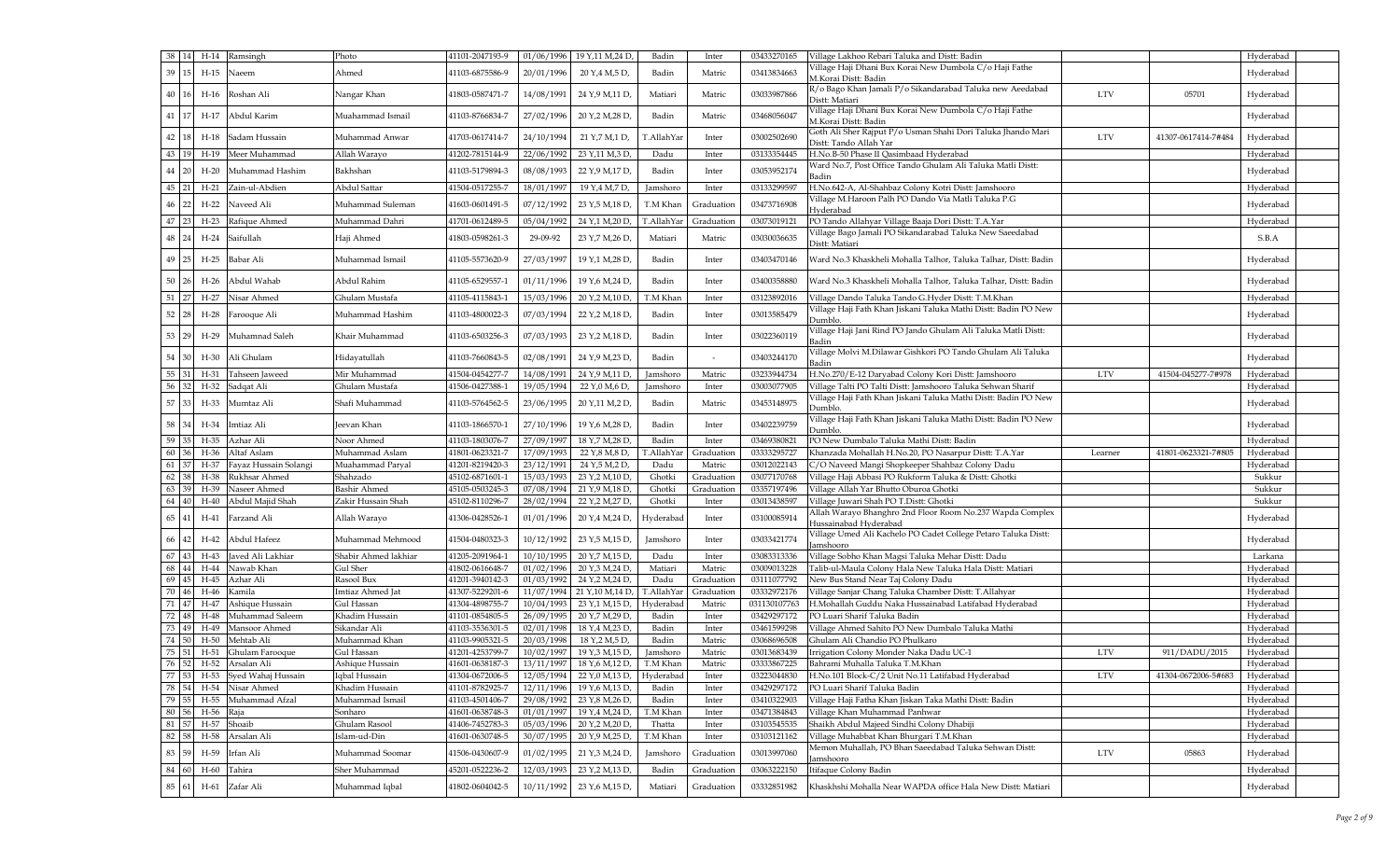| 86 62  | $H-62$                 | Ahsan Ali                         | Ali Asghar           | 41306-7724434-7 | 31/08/1991    | 24 Y, 8 M, 24 D,                  | T.M Khar   | Graduation | 03342517253                      | B-101 Al-Mustafa Town Phase-I Qasimabad Hyderabad               |                        |                     | Hyderabad             |                |
|--------|------------------------|-----------------------------------|----------------------|-----------------|---------------|-----------------------------------|------------|------------|----------------------------------|-----------------------------------------------------------------|------------------------|---------------------|-----------------------|----------------|
| 87     | $H-63$                 | Nadir Ali Buledi                  | Arbab Ali            | 41504-0491479-9 | 08/01/1995    | 21 Y <sub>,</sub> 4 M,17 D,       | Jamshoro   | Matric     | 03113723870                      | H.NO.26 Mohalla Anatari Maryam Garden Kotri Jamshooro           |                        |                     | Hyderabad             |                |
| 88     | H-64                   | Faisal Ghafoor                    | Abdul Ghafoor        | 41801-0604195-2 | 29/10/1991    | 24 Y,6 M,26 D,                    | Matiari    | Graduatio: | 03330365507                      | Post Office 70151 Khyber Distt: and Taluka Matiari              |                        |                     | Hyderabad             |                |
| 89     | H-65                   | Safdar Hussain                    | Muhammad Ashraf      | 41504-0442096-3 | 02/03/1995    | 21 Y, 2 M, 23 D,                  | Jamshoro   | Inter      | 03033100152                      | H.No.2484/B Shah Latif Couck Nango line Kotri                   | <b>LTV</b>             | 11870/JSO           | Hyderabad             |                |
|        |                        |                                   |                      |                 |               |                                   |            |            |                                  |                                                                 |                        |                     |                       |                |
| 90     | H-66<br>66             | Naveed Khan                       | Roshan Din           | 41201-6359645-7 | 02/02/1992    | 24 Y, 3 M, 23 D,                  | Dadu       | Matric     | 03146771314                      | Village Sher Muhammad Solangi Taluka Distt: Dadu                |                        |                     | Hyderabad             |                |
| 91     | H-67<br>1671           | Hussain Bux                       | Pandhi Teewno        | 41504-0405632-  | 13/02/1994    | 22 Y, 3 M, 12 D,                  | Jamshoro   | Matric     | 03003050741                      | Mohala Bhirya Village Jamshoor Phatak Distt: Jamshooro          |                        |                     | Hyderabad             |                |
| 92 68  | H-68                   | Amanullah                         | Muhammad Hashim      | 15102-5191469-9 | 04/08/1994    | 21 Y, 9 M, 21 D,                  | Ghotki     | Matric     | 03012217146                      | Village Muhalla Soomara Colony Mirpur Mathelo District Ghotki   |                        |                     | Sukkur                | Sukkur         |
| 93     | H-69<br>69             | Muhammad Faheem                   | Muhammad Saleem      | 41104-7259581-5 | 17/11/1994    | 21 Y, 6 M, 8 D                    | Badin      | Matric     | 03413589601                      | Ward No.5 Kachi Abadi Khoski Distt: Badin                       |                        |                     | Hyderabad             |                |
| 94 70  | H-70                   | Ali Hyder                         | Allah Dino           | 41104-8473437-1 | 01/01/1992    | 24 Y, 4 M, 24 D,                  | Badin      | Inter      | 0343375141197                    | Shadi Large Khoski The: Tando Bago Distt: Badin                 |                        |                     | Hyderabad             |                |
|        |                        |                                   |                      |                 |               |                                   |            |            |                                  |                                                                 |                        |                     |                       |                |
| 95     | $H-71$                 | Mansoor Hyder                     | Abdul Ghani          | 41409-9543398-2 | 22/12/1992    | 23 Y,5 M,3 D,                     | Thatta     | Inter      | 03123856338                      | New Bulidings Colony Q.No.26 Maki Thatta                        | Car/Cycle              | TA/2428             | Hyderabad             |                |
| 96 72  | $H-72$                 | Muhammad Aslam                    | Muhammad Saleh       | 41801-0639041-9 | 01/03/1996    | 20 Y <sub>,</sub> 2 M,24 D,       | Matiari    | Matric     | 03042700143                      | R/o Matiar PO Matiari Mir Hassan Mohalla Distt: Matiari         |                        |                     | Hyderabad             |                |
| 97     | $H-73$                 | Muhammad Farhan Khan              | M. Naseem Khan       | 42101-9865549-1 | 07/07/1991    | 24 Y, 10 M, 18 D                  | Hyderabao  | Matric     | 03332798535                      | A 18/1, Phase-2 Kohsar Latifabad, Hyderabad                     |                        |                     | Hyderabad             |                |
| 98     | H-74                   | Shahbaz Ali                       | <b>Bashir Ahmed</b>  | 41801-0625622-7 | 12-11-93      | 22 Y,6 M,13 D,                    | Matiari    |            | 03003717902                      | P.O Bhit Shah Taluka Matiari                                    |                        |                     | Hyderabad             |                |
| 99     | 75<br>H-75             | Perwiaz Ali                       | Muhammad Juman       | 41203-6692785-3 | 05-08-94      | 21 Y, 9 M, 20 D,                  | Dadu       | Inter      | 03033670594                      | Shahbaz Colony Kn Shah                                          | M.Car M.Motorcycle     | 905/Dadu/2015       | Larkana               |                |
| 100 76 | H-76                   | Irshad Ali                        | Rasool Bux           | 43101-6088919-1 | 06-06-91      | 24 Y,11 M,19 D                    | Jacobabac  | Inter      | 0301253760                       | amali Muhalla Town Gorhi Khario Distt: Jacobabad                | $\sim$                 | Not read able       | Karachi               |                |
|        |                        |                                   |                      |                 |               |                                   |            |            |                                  |                                                                 |                        |                     |                       |                |
| 101 77 | H-77                   | Muhammad Farhan Khar              | Muhammad Naseem Khan | 42101-9865549-  | $07 - 07 - 9$ | 24 Y, 10 M, 18 D                  | Hyderabac  | Matric     | 03332798535                      | A-18/1 Phase-II Kohsar Latif abad                               |                        |                     | Hyderabad             |                |
| 102 78 | H-78                   | Muhammad Imran                    | Fazal-ur-Rehman      | 41504-0418058-9 | $05-09-9$     | 24 Y, 8 M, 20 D,                  | Jamshoro   | Inter      | 03473101528                      | Block No. 334, H.No.-D Railwy Colony Kotri                      | LTV Learing            | 41504-0418058-9#438 | Hyderabad             |                |
| 103 79 | H-79                   | Faizan                            | Muhammad Aslam       | 41304-4851765-9 | 30-07-92      | 23 Y, 9 M, 25 D,                  | Hyderabad  | Matric     | 03453607604                      | H.No. 2680 Iqbal Colony Unit No. 12 Latifabad                   | M/Cycle                | 41869/SBA/2014      | Hyderabad             |                |
| 104 80 | $H-80$                 | Sheraz Ali                        | Ghulam Mustafa       | 41201-8645338-3 | 05-07-93      | 22 Y, 10 M, 20 D                  | Dadu       | Inter      | 03133008703                      | Dadu Hospital                                                   | M/Cycle M. Car         | CDL/494-12/LRK      | Hyderabad             |                |
| 105 81 | H-81                   | Chanisar                          | Darya Khan           | 41304-7423455-7 | 10-01-93      | 23 Y, 4 M, 15 D,                  | Hyderabac  | Inter      | 03353513880                      | Ali Abad Colony unit No. 4 Latifabad Hyderabad                  | <b>LTV</b>             | 41304-7423455-7#695 | Hyderabad             |                |
|        |                        |                                   |                      |                 |               |                                   |            |            |                                  |                                                                 |                        |                     |                       |                |
| 106 82 | H-82                   | Anique Ahmed                      | Khali Ahmed          | 41801-6026393-3 | 04-01-94      | 22 Y, 4 M, 21 D,                  | Matiari    | Graduation | 03410387025                      | Village Tahir Hingoro Taluka Matiari                            | <b>LTV</b>             | 399                 | Hyderabad             |                |
| 107 83 | H-83                   | Javed Qambrani                    | Khamiso Khan         | 41504-0498773-1 | 04-07-94      | 21 Y, 10 M, 21 D,                 | Jamshoro   | Matric     | Nill                             | H.No 42195, Qazi Muhala, Wahmori Kotri Jamshore                 | M/Cycle M. Car         | 11192/JSO           |                       |                |
|        |                        |                                   |                      |                 |               |                                   |            |            | <b>MIRPURKHAS RANGE</b>          |                                                                 |                        |                     |                       |                |
|        |                        |                                   |                      |                 |               |                                   |            |            |                                  |                                                                 |                        |                     |                       |                |
|        | $\#$   $\#$   Reg.#    | Name                              | <b>Father's Name</b> | CNIC#           | D.O.B         | Age on closing<br>date 25-05-2016 | Domicile   | Education  | Contact #                        | <b>Address</b>                                                  | <b>Type of License</b> | License No.         | Examination<br>Centre | <b>Remarks</b> |
|        |                        | 108 01 MK-1 Adil Aleem            | Abdul Aleem          | 44401-8258791-3 | 14/06/1992    | 23 Y,11 M,11 D                    | Umerkot    | Inter      | 03463779747                      | Village Bandho samejo chhori talka Umar kot                     |                        |                     | Mirpurkhas            |                |
|        |                        |                                   |                      |                 |               |                                   |            |            |                                  | Village Mir Sher Muhammad Khan Talpur Walkat Road               |                        |                     |                       |                |
|        |                        | 109 02 MK-2 Jahangeer Ali Shah    | Hyder Ali Shah       | 44103-5732977-9 | 09/12/1992    | 23 Y,5 M,16 D,                    | Mirpurkhas | Matric     | 03003796983                      | Mirpurkhas                                                      | <b>LTV</b>             | 60333/MPK           | Mirpurkhas            |                |
|        |                        | 110 03 MK-3 Bhagwan Das           | Hameero              | 44401-3547592-7 | 16/09/1995    | 20 Y,8 M,9 D,                     | Umerkot    | Graduation | 03467273742                      | Village Daro Kolli Umerkot                                      |                        |                     | Mirpurkhas            |                |
|        |                        |                                   |                      |                 |               |                                   |            |            |                                  |                                                                 |                        |                     |                       |                |
|        |                        | 111 04 MK-4 Mahesh Kumar          | Chandu               | 44102-6960836-9 | 30/10/1995    | 20 Y,6 M,25 D,                    | Mirpurkhas | Inter      | 03142052206                      | Aziz Orthopadic and General Hospital Mirpurkhas                 |                        |                     | Mirpurkhas            |                |
| 112 05 | $MK-5$                 | Karmoon                           | Lachman              | 44401-3201036-5 | 23/12/1995    | 20 Y <sub>,</sub> 5 M,2 D,        | Umerkot    | Inter      | 03470369273                      | Meyon Dost Ali The: Distt: Umerkot                              |                        |                     | Mirpurkhas            |                |
| 113 06 | MK-6                   | Bakhtawar                         | Muhammad umer        | 44108-0568807-8 | 17/04/1992    | 24 Y, 1 M, 8 D,                   | Mirpurkha  | Inter      | 03003347216                      | Ghulam Hussain Colony Ward No.5 Jhudo Mirpurkhas                |                        |                     | Mirpurkhas            |                |
| 114 07 |                        | MK-7 Shah Nawaz                   | Abdul Majeed         | 44108-0354173-9 | 05/04/1997    | 19 Y, 1 M, 20 D,                  | Mirpurkha  | Inter      | 03023078324                      | Shah Nawaz Taluka Jhudo PO Jhudo Mirpurkhas                     |                        |                     | Mirpurkhas            |                |
|        |                        | 115 08 MK-8 Asghar Ali            | Allah Ditta          | 44101-2166202-9 | 26/03/1992    | 24 Y,1 M,29 D,                    | Mirpurkha  | Inter      | 0302345038                       | K.K Mohalla Ward No.4 Near PS Jhudo Mirpurkhas                  |                        |                     | Mirpurkhas            |                |
| 116 09 |                        | MK-9 Muhammad Bilal               | Muhammad Arshad      | 44101-8086987-  | 05/03/1993    | 23 Y, 2 M, 20 D,                  | Mirpurkhas | Inter      | 03333532303                      | Ward No.6 Allahabad Colony PO Taluka Mirpurkas                  | <b>LTV</b>             | 63171/MPK           | Mirpurkhas            |                |
|        |                        |                                   |                      |                 |               |                                   |            |            |                                  |                                                                 |                        |                     |                       |                |
|        |                        | 117 10 MK-10 Muhammad Sanwan      | Dost Muhammad        | 44101-2541757-7 | 15/03/1992    | 24 Y, 2 M, 10 D,                  | Mirpurkha  | Matric     | 0344652889                       | Village Majnoon Khan Laghari Deh 205 PO Jhudo Mirpurkhas        | <b>LTV</b>             | 4729                | Mirpurkhas            |                |
|        | 118 11 MK-11 Sajid Ali |                                   | Muhammad Rahim       | 44102-5284274-9 | 02/01/1993    | 23 Y, 4 M, 23 D,                  | Mirpurkha  | Graduatio: | 03111373279                      | Village Shafi Muhammad Mahar Deh: 235 PO Jhuluri                | <b>LTV</b>             | 64979/MPK           | Mirpurkhas            |                |
| 119 12 |                        | MK-12 Sikandar Ali                | Qabil                | 44107-9833043-7 | 05/09/1995    | 20 Y, 8 M, 20 D,                  | Mirpurkha  | Matric     | 03413086221                      | H.No.3/28, Street No.1 Lalchand Road Mirpurkhas                 |                        |                     | Mirpurkhas            |                |
|        |                        | 120 13 MK-13 Rajhoo Mal           | Ropchand             | 44402-8102720-5 | 03/11/1991    | 24 Y,6 M,22 D,                    | Umerkot    | Inter      | 03433604394                      | Village Haji Bandh Ali Taluka Samaro Distt: Umerkot             |                        |                     | Mirpurkhas            |                |
|        | 121 14 MK-14 Sajid     |                                   | Nizam-ud-Din         | 44103-9388972-7 | 01/11/1992    | 23 Y, 6 M, 24 D,                  | Mirpurkhas | Inter      | 03002118794                      | H.No.351 Bhansingabad Street No.2, Mirpurkhas                   |                        |                     | Mirpurkhas            |                |
|        |                        |                                   |                      |                 |               |                                   |            |            |                                  |                                                                 |                        |                     |                       |                |
|        |                        | 122 15 MK-15 Aamir Raza           | Muhammad Asghar      | 44103-7622777-3 | 01/12/1993    | 22 Y,5 M,24 D,                    | Mirpurkhas | Graduation | 03058380421                      | H.No.351 Bhansingabad Street No.2, Mirpurkhas                   |                        |                     | Mirpurkhas            |                |
|        | 123 16 MK-16 Tousif    |                                   | Abdul Rasheed        | 44102-0754586-3 | 05/02/1996    | 20 Y, 3 M, 20 D,                  | Mirpurkhas | Inter      | 03073063089                      | Deh: 301/A, Taluka Kot Ghulam Muhammad Distt: Mirpurkhas        | Car/M.Cycle            | 44102-0754586-3#201 | Hyderabad             |                |
|        | 124 17 MK-17 Nagji     |                                   | Chando               | 44103-7721821-5 | 05/02/1995    | 21 Y, 3 M, 20 D,                  | Mirpurkhas | Inter      | 03473331606                      | Near Bus Tarmenal Rano Bheel Colony Mirpurkhas                  |                        |                     | Mirpurkhas            |                |
|        |                        | 125 18 MK-18 Maqsood Ali          | Ghulam Sarwar        | 44107-8980594-5 | 06/03/1996    | 20 Y, 2 M, 19 D,                  | Umerkot    | Matric     | 03363945388                      | Village Mir Ghulam Mustafa Talpur PO Dugo Farm Umerkot          |                        |                     | Hyderabad             |                |
|        | 126 19 MK-19 Akbar Ali |                                   | Tharoo               | 44401-3524569-1 | 07/09/1993    | 22 Y,8 M,18 D,                    | Umerkot    | Inter      | 03448299266                      | Village Muhammad Ismail Halafato Taluka and Distt: Umerkot      |                        |                     | Mirpurkhas            |                |
|        |                        | 127 20 MK-20 Akbar Ali            | Haji                 | 44107-9131339-7 | 02/02/1999    | 17 Y, 3 M, 23 D,                  | Umerkot    | Matric     | 0342032794                       | PO Near Village Haji Ahmed Kumbkar Taluka Umerkot               |                        |                     | Mirpurkhas            |                |
|        |                        | 128 21 MK-21 Asghar Ali           | Haji                 | 44107-1107364-5 |               | 23 Y, 2 M, 23 D,                  | Umerkot    | Graduatio: | 03423301533                      | PO Near Village Haji Ahmed Kumbkar Taluka Umerkot               |                        |                     | Mirpurkhas            |                |
|        |                        |                                   |                      |                 | 02/03/1993    |                                   |            |            |                                  |                                                                 |                        |                     |                       |                |
|        |                        | 129 22 MK-22 Abdul Razzaque       | Fatu Khan            | 44401-3172312-5 | 08/02/1997    | 19 Y, 3 M, 17 D,                  | Umerkot    | Inter      | 03412946635                      | Kharat Muhammad Distt Umerkot                                   |                        |                     | Mirpurkhas            |                |
|        |                        | 130 23 MK-23 Muhammad Awais       | Abdul Aziz           | 44102-3473856-5 | 10/02/1997    | 19 Y, 3 M, 15 D,                  | Mirpurkha  | Inter      | 03159141797                      | Village Allah Bachayo Mahar Deh 215 PO Mirpurkhas               |                        |                     | Mirpurkhas            |                |
|        |                        | 131 24 MK-24 Abdul Sattar         | Dodo Bhayo           | 44107-5812799-2 | 03-03-93      | 23 Y, 2 M, 22 D,                  | Umer Kot   | Graduation | 03433520062                      | Ghorabad Colony Ward No. 311 Umerkot                            |                        | $\sim$              | Mirpurkhas            |                |
|        |                        | 132 25 MK-25 Kirshan Lal          | Velji                | 44102-9188678-9 | 10-03-92      | 24 Y, 2 M, 15 D,                  | Mipurkhas  | Matric     | 03003946001                      | Goth Haji Ghulam Mudh: H.No. 289 Zila Mirpurkhas                | M/Cycle M. Car         | 65964/MPK           | Mirpurkhas            |                |
|        |                        |                                   |                      |                 |               |                                   |            |            | <b>SHAHEED BENAZIRABAD RANGE</b> |                                                                 |                        |                     |                       |                |
|        |                        |                                   |                      |                 |               |                                   |            |            |                                  |                                                                 |                        |                     |                       |                |
|        | $#$ # Reg.#            | Name                              | <b>Father's Name</b> | CNIC#           | D.O.B         | Age on closing<br>date 25-05-2016 | Domicile   | Education  | Contact #                        | Address                                                         | <b>Type of License</b> | License No.         | Examination<br>Centre | <b>Remarks</b> |
|        |                        | 133 01 SBA-1 Muhammad Zahid Iqbal | Rana Muhammad Iqbal  | 44204-9415073-1 | 14/08/1991    | 24 Y, 9 M, 11 D,                  | N/Feroze   | Matric     | 03003649914                      | Saleem Photo State Near Govt. Boys Higher School Shahpur Chakar | <b>LTV</b>             | B/41060/SBA         | Sukkur                |                |
|        |                        | $134 02 $ SBA-2 Jumo Khan         | Meer Khan            | 45303-0540116-5 | 05/02/1996    | 20 Y, 3 M, 20 D,                  | N/Feroze   | Matric     | 03002723251                      | Village Mirhassan Mari PO Deparaja Taluka Moro Distt: N/Feroze  |                        |                     | Karachi               |                |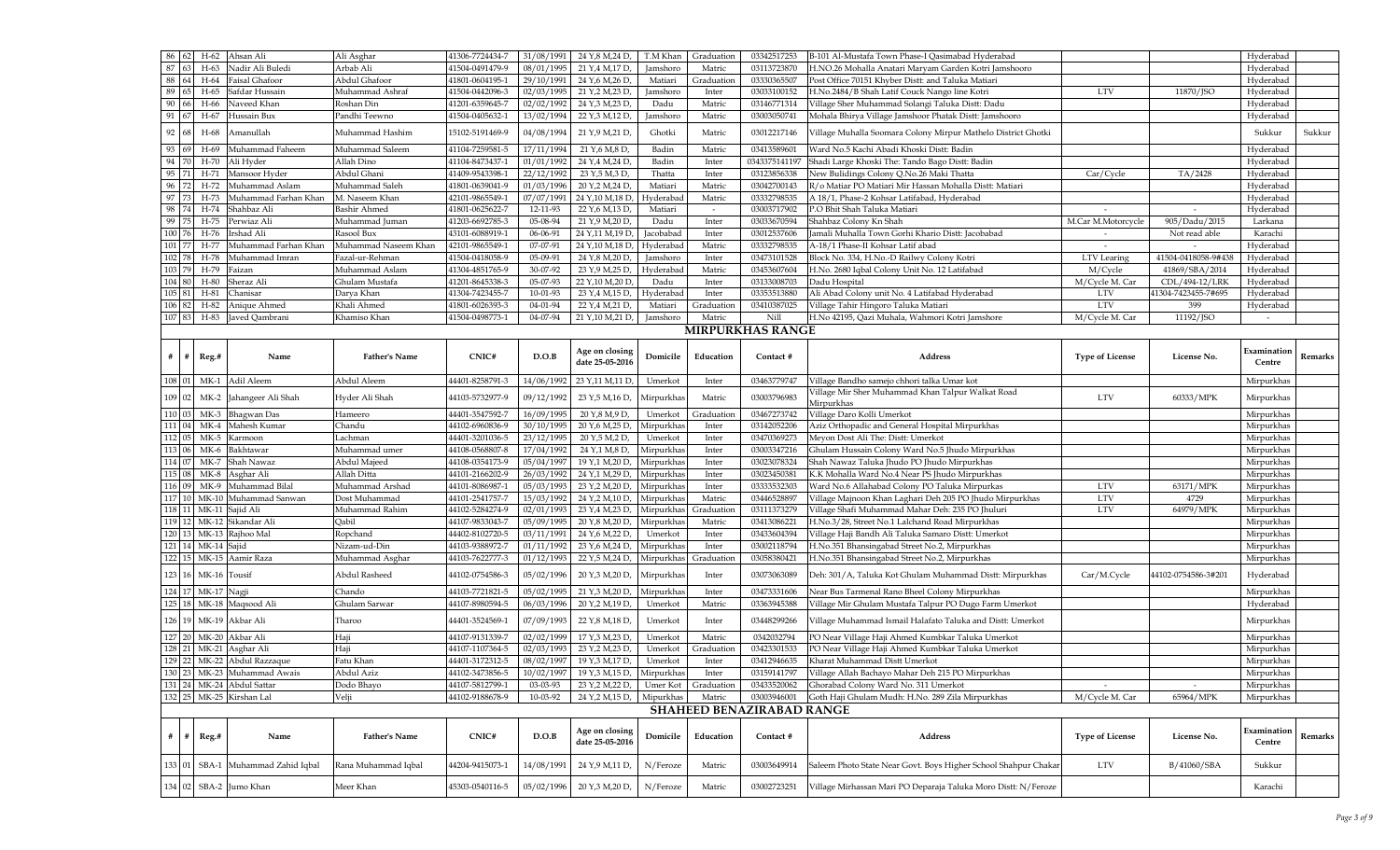| 135       | SBA-3 Aamir Ali                          | Ghulam Qadir          | 45303-5872724-9 | 01/01/1995 | 21 Y, 4 M, 24 D,  | N/Feroze   | Inter      | 03003367207  | Village Jam Doongah PO New Jatoi Talk Moro Distt: N/Feroz                    |            |       | <b>SBA</b> |  |
|-----------|------------------------------------------|-----------------------|-----------------|------------|-------------------|------------|------------|--------------|------------------------------------------------------------------------------|------------|-------|------------|--|
| 136       | SBA-4 Shah Nawaz                         | Abdullah              | 45403-5528875-5 | 09/11/1992 | 23 Y, 6 M, 16 D   | <b>SBA</b> | Inter      | 03045634173  | Goth Sand Keerio 25 Batho Taluka Sakrand Distt: SBA                          |            |       | Hyderabad  |  |
| 137       | SBA-5 Muhammad Punhal                    | Muhammad Haroon       | 45403-3280604-7 | 25/09/1995 | 20 Y, 8 M, 0 D,   | <b>SBA</b> | Inter      | 03023220810  | Village Tali PO & Taluka Sakrand Distt: SBA                                  |            |       | <b>SBA</b> |  |
| 138       | SBA-6 Muhammad Shahzad                   | Muhammad Irshad       | 44205-9858660-7 | 20/11/1997 | 18 Y, 6 M, 5 D,   | Sanghar    | Matric     | 03322606340  | Ward No.04 Jhol Taluka Sinjhoro Distt: Sanghar                               |            |       | <b>SBA</b> |  |
| 139       | SBA-7 Muhammad Aslam                     | Arz Muhammad          | 44203-6223132-5 | 20/05/1997 | 19 Y, 0 M, 5 D,   | Sanghar    | Inter      | 03103103731  | Village Bahram Khan Bugti PO Fatehpur Taluka Distt: Sanghar                  |            |       | <b>SBA</b> |  |
| 140<br>08 | SBA-8 Naveed                             | Shoukat Ali           | 44205-1376073-5 | 05/03/1996 | 20 Y, 2 M, 20 D,  | Sanghar    | Graduation | 03483604788  | Village Budhal Khan Laghari                                                  |            |       | Hyderabad  |  |
| 141 09    | SBA-9 Pervez Ali                         | Ali Asghar            | 45303-1886253-3 | 15/07/1996 | 19 Y, 10 M, 10 D, | N/Feroze   | Inter      | 03013564893  | C/o Seth Tejo Mal Bandhi Road Moro Tali Moro Distt: N/F                      |            |       | <b>SBA</b> |  |
|           | 142   10   SBA-10   Siraj Ahmed          | Muhammad Achar        | 45302-9609541-5 | 01/02/1992 | 24 Y, 3 M, 24 D,  | N/Feroze   | Inter      | 03024857609  | Baloch Super Store Near PO N/Feroze                                          | <b>LTV</b> | 04223 | Sukkur     |  |
|           | 143   11   SBA-11   Riaz Hussain         | Muhammmad Hashim,     | 44203-5525839-5 | 20/12/1993 | 22 Y,5 M,5 D,     | Sanghar    | Inter      | 03033514791  | Village Bahram Khan Bugti PO Fatehpur Taluka Distt: Sanghar                  |            |       | <b>SBA</b> |  |
|           | 144   12   SBA-12   Sadar-u-Deen         | Mian Abdul Haque      | 45302-7717680-5 | 07/02/1992 | 24 Y, 3 M, 18 D,  | N/Feroze   | Graduation | 03048444799  | Village Chachak PO Kandiaro Distt: N/Feroze                                  |            |       | Sukkur     |  |
|           | 145 13 SBA-13 Imdad                      | Muhammad Umar         | 45403-5425751-5 | 23/03/1992 | 24 Y, 2 M, 2 D,   | <b>SBA</b> | Inter      | 03062084701  | Village Panhoon Islam Gudaro Taluka SBA                                      |            |       | <b>SBA</b> |  |
|           | 146 14 SBA-14 Ashfaque Ahmed             | Mir Ahmed             | 45403-6543352-1 | 16/09/1993 | 22 Y, 8 M, 9 D,   | <b>SBA</b> | Inter      | 03003563615  | Amjad Medical Store Mehrabpur Road Sakrand Distt: SBA                        | <b>LTV</b> | 1994  | <b>SBA</b> |  |
|           | 147   15   SBA-15   Ayaz Ali Almani      | Lcmon Khan Almani     | 45303-8535215-3 | 21/11/1993 | 22 Y,6 M,4 D,     | N/Feroze   | Graduation | 03005877867  | Ghoth Alahadud Khan Moro                                                     |            |       | <b>SBA</b> |  |
|           | 148 16 SBA-16 Muhammad Ishaque           | Muhammad Adam         | 45303-4403872-1 | 28/02/1993 | 23 Y, 2 M, 27 D,  | N/Feroze   | Inter      | 03332656456  | PO Box Qamarabad Chandio Taluka Moro Distt: N/Feroze                         |            |       | <b>SBA</b> |  |
|           | 149 17 SBA-17 Waseem                     | Majnoon               | 45403-3274958-3 | 28/02/1995 | 21 Y, 2 M, 27 D,  | <b>SBA</b> | Inter      | 03048278775  | <b>Taluka Sakrand Distt: SBA</b>                                             |            |       | Hyderabad  |  |
|           | 150 18 SBA-18 Muhammad Azam              | Mehrab Khan           | 44203-5045923-7 | 14/08/1997 | 18 Y, 9 M, 11 D,  | Sanghar    | Inter      | 03133902350  | Village Suhano Faqeer umrani PO Kotnawas Taluka Sanghar                      |            |       | <b>SBA</b> |  |
|           | 151 19 SBA-19 Noor Nabi                  | Hidayatullah          | 45403-4811277-3 | 15/03/1996 | 20 Y, 2 M, 10 D,  | <b>SBA</b> | Inter      | 03083509657  | Village Bhaloo Jamali Taluka Sakrand Distt: SBA                              |            |       | Karachi    |  |
|           | 152   20   SBA-20   Fahad Jameel         | Jameel Ahmed          | 44205-0223734-7 | 28/07/1998 | 17 Y, 9 M, 27 D,  | Sanghar    | Matric     | 03063289989  | Ward No.04 Mohallah Abdul Rasheed Jhol Tali Sinjhoro Distt:<br>Sanghar       |            |       | <b>SBA</b> |  |
|           | 153   21   SBA-21   Aajiz Ali            | Muhammad Qabil        | 45403-0494157-7 | 05/07/1994 | 21 Y, 10 M, 20 D, | <b>SBA</b> | Inter      | 03043128271  | Village Sahib Khan Taluka Sakrand Distt: SBA                                 |            |       | <b>SBA</b> |  |
|           | 154 22 SBA-22 Tofique Ahmed              | Muhammad Yaqoob       | 45403-4120287-1 | 01/05/1989 | 27 Y, 0 M, 24 D,  | <b>SBA</b> | Graduation | 03053811440  | Village Sahib Khan Taluka Sakrand Distt: SBA                                 |            |       | <b>SBA</b> |  |
|           | 155 23 SBA-23 Abdul Rasheed              | Muhammad Tagyal       | 45303-4460179-3 | 04/05/1996 | 20 Y, 0 M, 21 D,  | N/Feroze   | Inter      | 03058071964  | Village Daris PO Daris Taluka Moro Distt: N/Feroze                           |            |       | Hyderabad  |  |
|           | 156   24   SBA-24   Aijaz Ali            | Ghulam Sarwar         | 45302-6741609-5 | 21/02/1992 | 24 Y, 3 M, 4 D,   | N/Feroze   | Matric     | 03063097216  | PO & Village Tunio Baqashah Taluka Kandiaro Distt: N/Feroze                  |            |       | Sukkur     |  |
|           | 157 25 SBA-25 Taj Muhammad               | Wali Muhammad         | 45403-0243510-7 | 01/04/1993 | 23 Y, 1 M, 24 D,  | <b>SBA</b> | Inter      |              | 03040394459   Village Misri Khan Khoro Taluka Sakrand SBA                    |            |       | <b>SBA</b> |  |
|           | 158 26 SBA-26 Sadam Hussain              | Haji Misri            | 45403-8935567-1 | 05/10/1992 | 23 Y,7 M,20 D,    | <b>SBA</b> | Inter      | 03063224793  | Village Dong PO Sakrand Tauka Sakrand Distt: SBA                             |            |       | Hyderabad  |  |
| 159       | 27 SBA-27 Irfan Saleem                   | Muhammad Saleem       | 44203-1470738-5 | 16/02/1992 | 24 Y, 3 M, 9 D,   | Sanghar    | Matric     | 03343600520  | Chak No.3 Khadwari Dakkhana Sanghar                                          | <b>LTV</b> | 3151  | <b>SBA</b> |  |
|           | 160   28   SBA-28   Raza Muhammad        | khan Muhammad Zardari | 45402-2408856-9 | 02/02/1998 | 18 Y, 3 M, 23 D,  | <b>SBA</b> | Inter      | 03337479192  | H.No.D-513 Near Madrasa Jamia Darul-uloom Ghulam Hyder<br>Shah Colony N/Shah |            |       | <b>SBA</b> |  |
|           | 161 29 SBA-29 Rashid Ali                 | Khair Muhammad        | 45301-3316939-1 | 01/01/1993 | 23 Y, 4 M, 24 D,  | N/Feroze   | Graduation | 03333020204  | Village Haji Nangar Khan Mari Taluka Bhiria City Distt: N/F                  | <b>LTV</b> | 05550 | Hyderabad  |  |
|           | 162   30   SBA-30   Muhammad Imran       | Meher Din             | 44204-9530959-5 | 13/12/1992 | 23 Y,5 M,12 D,    | Sanghar    | Matric     | 03123600574  | H.No.13 Ward No.7 Housing Socity Near SDM House Shahdadpur                   |            |       | Hyderabad  |  |
| 163       | 31 SBA-31 Muhammad Fahim                 | Muhammad Aslam        | 45303-8376933-9 | 24/05/1994 | 22 Y, 0 M, 1 D,   | N/Feroze   | Inter      | 03088619822  | Dastgir Colony Moro Ward No.10 N/Feroze                                      |            |       | <b>SBA</b> |  |
|           | $32$ SBA-32 Asad Ali                     | Anwar Ali             | 44203-5373449-5 | 20/06/1998 | 17 Y, 11 M, 5 D,  | Sanghar    | Inter      | 03113690665  | Irrigation Colony Block -17 House No.8 Sanghar                               |            |       | Mirpurkhas |  |
|           | 165 33 SBA-33 Imran Hyder                | Muhammad Ishfaqye     | 44203-1686954-3 | 28/10/1995 | 20 Y,6 M,27 D,    | Sanghar    | Graduation | 03042778864  | Village Chak No.16 PO Chak No.40 Sanghar                                     |            |       | <b>SBA</b> |  |
| 166       | 34 SBA-34 Rab Nawaz                      | Muhammad Suleman      | 44202-7543941-3 | 01/03/1996 | 20 Y, 2 M, 24 D,  | Sanghar    | Matric     | 030836925823 | Village Abdullah PO Moradhi Taluka Khipro Sanghar                            |            |       | <b>SBA</b> |  |
|           | 167 35 SBA-35 Muhammad Matal             | Muhammad Malhar       | 45403-7450778-5 | 05/10/1991 | 24 Y,7 M,20 D,    | <b>SBA</b> | Matric     | 03023200220  | C/o Muzmal Decrotion Metrolpur Road Sakrand SBA                              |            |       | <b>SBA</b> |  |
|           | 168 36 SBA-36 Sadam Hussain              | Mir Muhammad          | 45403-8624804-3 | 17/09/1994 | 21 Y, 8 M, 8 D,   | <b>SBA</b> | Inter      | 03049174219  | Village Sand Keerio Deh: 25 Butto Sakrand SBA                                |            |       | <b>SBA</b> |  |
|           | 169 37 SBA-37 Mashooque Ali              | <b>Bakhshan Khan</b>  | 45404-0434709-9 | 05/01/1997 | 19 Y, 4 M, 20 D,  | <b>SBA</b> | Matric     | 03052287745  | Village Nalk Yani 77 PO Taluka Daur                                          |            |       | <b>SBA</b> |  |
| 170       | 38 SBA-38 Muhammad Arab                  | Muhammad Jam          | 45302-4637924-7 | 01/01/1998 | 18 Y, 4 M, 24 D,  | N/Feroze   | Inter      | 03073657857  | PO Saeed Khan Khushak Muhabbat Dero Sehyal N/Feroze                          |            |       | <b>SBA</b> |  |
|           | 171   39   SBA-39 Ghulam Mujtaba Solangi | Haji Muhammad Waris   | 45303-6745457-7 | 02/03/1994 | 22 Y, 2 M, 23 D,  | N/Feroze   | Inter      | 03013625233  | Village Daris Taluka Moro N/Feroze                                           |            |       | Hyderabad  |  |
|           | 172 40 SBA-40 Abdul Rahim                | Abdul Rehman          | 45304-8784847-1 | 02/01/1996 | 20 Y, 4 M, 23 D,  | N/Feroze   | Inter      | 03023277470  | Village Hyder Khan Mari PO Talib Hussian N/Feroze                            |            |       | <b>SBA</b> |  |
|           | 173 41 SBA-41 Mudasar Ali                | Munwar Ali            | 44203-5268360-5 | 17/07/1997 | 18 Y, 10 M, 8 D,  | Sanghar    | Inter      | 03361029632  | Chandni Chowk Nizamani Paro Ward No.5 City Sanghar                           |            |       | <b>SBA</b> |  |
|           | 42 SBA-42 Waqas Aziz                     | Aziz-ullah            | 45304-7880320-7 | 12/10/1997 | 18 Y, 7 M, 13 D,  | N/Feroze   | Inter      | 03062511850  | Village Cheeho Via Padidan Station Taluka N/Feroze                           |            |       | <b>SBA</b> |  |
|           | 175   43   SBA-43  Fayaz Ali             | Imam Bux              | 45304-5564063-5 | 02/01/1996 | 20 Y, 4 M, 23 D,  | N/Feroze   | Inter      | 03048717201  | Village Cheeho Via Padidan Station Taluka N/Feroze                           |            |       | <b>SBA</b> |  |
|           | 176   44   SBA-44   Akhter Nawaz         | Shah Nawaz            | 45403-9934319-1 | 30/09/1994 | 21 Y,7 M,25 D,    | <b>SBA</b> | Inter      | 03042770054  | C/o Lashari Motors Near Main Road Sakrand Distt: SBA                         |            |       | <b>SBA</b> |  |
| 177       | 45 SBA-45 Salamat Ali                    | Bahar Ali             | 45404-0421149-5 | 01/02/1996 | 20 Y, 3 M, 24 D,  | <b>SBA</b> | Inter      | 03023032912  | Village Nawab Chandio UC G.Hyder Shah Taluka Daur                            |            |       | <b>SBA</b> |  |
|           | 178   46   SBA-46   Faheem Raza          | Ian Muhammad          | 45303-8413287-9 | 09/01/1995 | 21 Y, 4 M, 16 D,  | N/Feroze   | Inter      | 03103088281  | Carpenter Market Gachero Road Near Shah Latif School Moro<br>Distt: N/Feroze |            |       | Hyderabad  |  |
|           | 179   47   SBA-47   Ali Raza             | Mehrab Khan           | 44202-1863058-7 | 06/05/1993 | 23 Y, 0 M, 19 D,  | Sanghar    | Matric     | 03456403042  | PO Hathungo Taluka Khipro Distt: Sanghar                                     |            |       | Hyderabad  |  |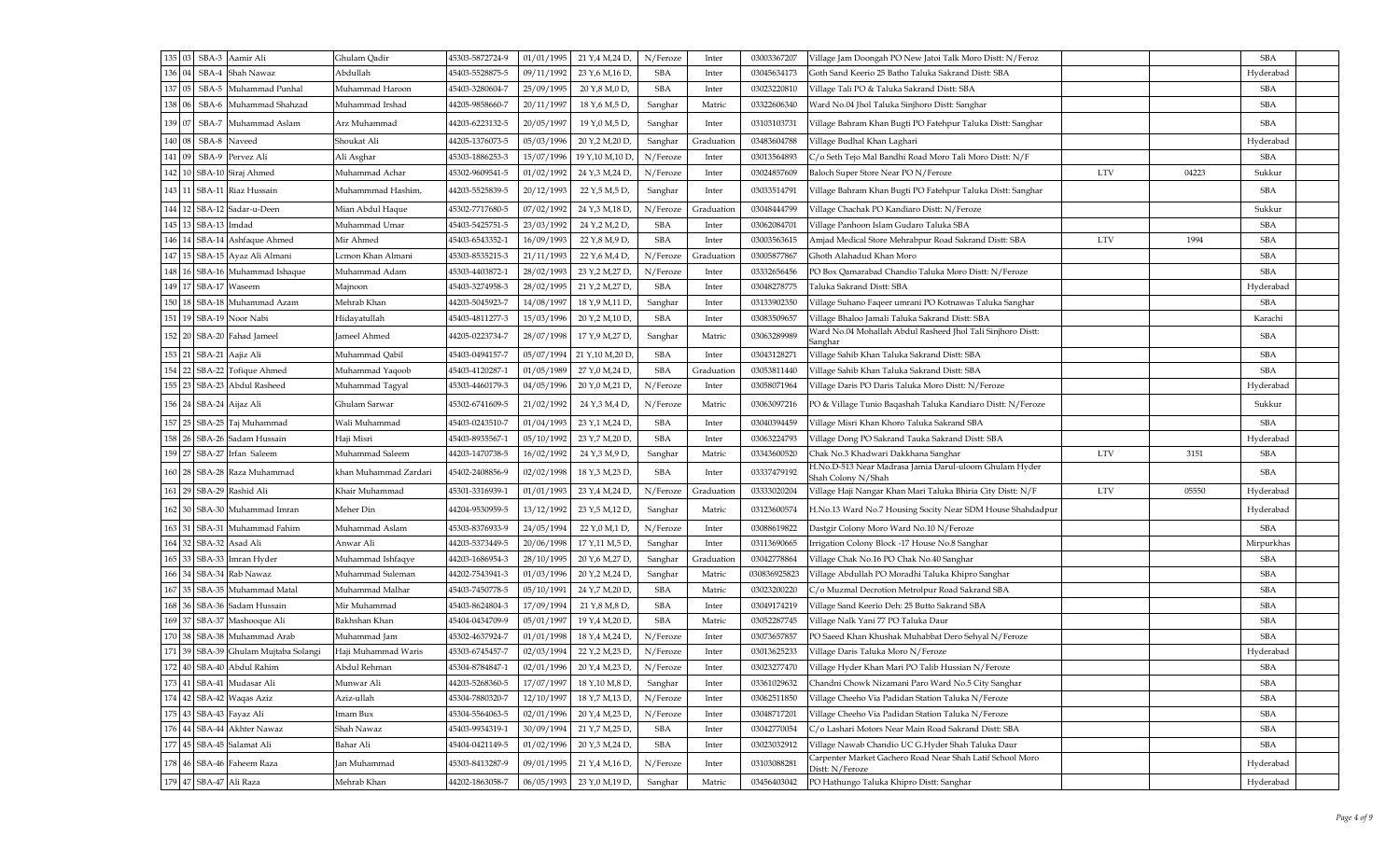| 181   49   SBA-49   Shahzad Ali<br>45303-6812743-5<br>31/03/1995<br>21 Y, 1 M, 24 D,<br>N/Feroze<br>Mazhar Ali<br>Inter<br>03146177349<br>Ward No.18 Gachero Road Moro Taluka N/Feroze<br>Hyderabad<br>182 50 SBA-50 Orangzeb<br>45303-3729654-3<br>08/03/1994<br>N/Feroze<br><b>SBA</b><br>Qadirdad<br>22 Y, 2 M, 17 D,<br>Inter<br>03002691039<br>Village Deparja PO Taluka Moro N/Feroze<br>183 51 SBA-51 Nabi Dad<br>Muhammad Ibrahim<br>44204-3802189-5<br>21 Y, 3 M, 5 D,<br>Matric<br>03052683700<br>Hussaini Paro Shahdadpur Dist: Sanghar<br>Hyderabad<br>20/02/1995<br>Sanghar<br>184   52   SBA-52   Dilbar Ali<br>Village Mir Muhammad Umar Taluka Shahdadpur Dist: Sanghar<br><b>SBA</b><br>44204-3128543-7<br>24/03/1994<br>22 Y, 2 M, 1 D,<br>Sanghar<br>Matric<br>03012260729<br>Dhani Bux<br>Village Jari P.O. Haberi, Taluka Qazi Ahmed, District Shaheed<br>03002219037<br><b>SBA</b><br>185   53   SBA-53   Tarique Hussain<br><b>SBA</b><br>Bahadur Khan<br>45401-2980928-7<br>03/07/1997<br>18 Y, 10 M, 22 D<br>Matric<br>Benazirabad<br>Village Jari P.O. Haberi, Taluka Qazi Ahmed, District Shaheed<br><b>SBA</b><br>03002219037<br><b>SBA</b><br>186   54   SBA-54   Khalid Hussain<br>Bahadur Khan Dahri<br>45401-1235534-3<br>01/01/1994<br>22 Y, 4 M, 24 D,<br>Matric<br>Benazirabad<br><b>SBA</b><br>187   55   SBA-55  Muhammad Umar<br>Muhammmad Bux<br>45303-9970414-7<br>10/02/1995<br>21 Y, 3 M, 15 D,<br>N/Feroze<br>Matric<br>03077680510<br>Village Haji Soomar Chandio Sadhuja Taluka Moro Dist: N/Feroze<br>188 56 SBA-56 Ali Bux<br>Mirpurkhas<br>Abdul Karim<br>44202-2804326-3<br>15/05/1992<br>24 Y, 0 M, 10 D,<br>Sanghar<br>Inter<br>03430333672<br>Kunbhar Mohala Khipro City<br>189 57 SBA-57 Abdul Rehman<br>N/Feroze<br><b>SBA</b><br>Muhammad Hussan<br>45303-3613273-7<br>16/09/1993<br>22 Y, 8 M, 9 D,<br>03073625335<br>Inter<br>Dastigir Colon Ward No.11 Moro Distt: N/Feroze<br>190   58   SBA-58 Barkat Ali<br>44202-7587934-7<br>28/10/1992<br>23 Y, 6 M, 27 D,<br>Sanghar<br>Mirpurkhas<br>Abdul Karim<br>Inter<br>03421268112<br>Kunbhar Mohala Khipro City<br>191   59   SBA-59   Akhter Ali<br>16/07/1991<br>24 Y, 10 M, 9 D,<br><b>SBA</b><br><b>LTV</b><br>45403-0261212-1<br>Matric<br>03033129360<br>Jamali Book Stall Sakrand Road Nawabshah<br>27592/NWS<br>Karachi<br>Meer Alam<br>192 60 SBA-60 Muhammad Adil<br><b>SBA</b><br><b>SBA</b><br>Ghulam Dastageer<br>45403-1364445-9<br>02/03/1993<br>23 Y, 2 M, 23 D,<br>Ward No.4 H.No.IC-13 Muhalla Thanzada Sakrand Distt: SBA<br>Inter<br>03038165417<br>Village Muhammad Saleh Chandio, Dumoerjiwai PO Qamarabad,<br><b>SBA</b><br>193   61   SBA-61  Sadam Hussain<br>Soomro Khan Chandio<br>N/Feroze<br>03043068604<br>45303-4532015-1<br>01/02/1996<br>20 Y, 3 M, 24 D,<br>Inter<br>Taluka Moro Distt: N/Feroze<br>194 62 SBA-62 Arsalan Abid<br>05/02/1996<br>Abid Ali<br>45403-7364568-9<br>20 Y, 3 M, 20 D,<br><b>SBA</b><br>03363815068<br>PO Soburahu taluka Sakrand Distt: SBA<br><b>SBA</b><br>Inter<br>$195 63 $ SBA-63 Hizbullah<br><b>SBA</b><br>45403-91003683-7<br>01/10/1993<br>22 Y, 7 M, 24 D,<br><b>SBA</b><br>Shah Dino<br>Inter<br>03063223472<br>Village Misri Khan Khoro Taluka Sakrand SBA<br>196 64 SBA-64 Faisal Aziz<br>N/Feroze<br>Azizullah<br>45304-5899979-9<br>12/10/1996<br>19 Y, 7 M, 13 D,<br>Matric<br>03072281355<br><b>SBA</b><br>Village Cheeho Via Padidan Station Taluka N/Feroze<br>Village Abdul Majeed Haepoto Taluka Mehrabpur Distt: N/Feroze<br>05708<br>197   65   SBA-65   Niaz Hussain<br>Allah Wadhayo<br>45305-0378862-1<br>03-01-95<br>21 Y, 4 M, 22 D,<br>N/Feroze<br>Graduation<br>Car<br>Sukkur<br>03003166623<br>198 66 SBA-66 Irfan Ali<br><b>SBA</b><br>Meer khan<br>45304-4640524-9<br>09/06/1996<br>19 Y, 11 M, 16 D,<br>N/Feroze<br>Inter<br>03033237935<br>Village Cheeho Via Padidan Station Taluka N/Feroze<br>199   67   SBA-67   Ali Hyder Soomer<br>01/01/1998<br>N/Feroze<br>Matric<br>Khefa Mahla Halani PO Halani Taluka N/Feroze<br>Sher Muhammad<br>45302-3111420-3<br>18 Y, 4 M, 24 D,<br>03023081110<br>Sukkur<br>200   68   SBA-68   Athar Ali<br>10/02/1997<br>19 Y, 3 M, 15 D,<br>N/Feroze<br>Village Ali Khan Khoso PO Sadhuja Taluka Moro N/Feroze<br><b>SBA</b><br>Dhani Bux<br>45303-5610110-5<br>Inter<br>03083934711<br>Nadim Ahmed C/O Rasool Bux Mari Near Telephone Exchange B-<br>$201 69 $ SBA-69 Nadim Ahmed<br>07/10/1992<br>23 Y, 7 M, 18 D,<br>N/Feroze<br>03083013739<br>Ghulam Shabir<br>45301-8587637-9<br>Sukkur<br>Inter<br>Road<br>202   70   SBA-70   Ayaz Ali<br>44205-4839002-7<br>31/08/1994<br>Sanghar<br>03452982888<br>Village Khabar Khan Chakrani Tehsel Sinjhorio Distt: Sanghar<br><b>SBA</b><br>Ali Khan<br>21 Y, 8 M, 24 D,<br>Matric<br>203   71   SBA-71   Sajjad Ali<br><b>SBA</b><br>Ali Khan<br>44205-1778945-9<br>31/08/1992<br>23 Y, 8 M, 24 D,<br>Sanghar<br>03433725278<br>Village Khabar Khan Chakrani Tehsel Sinjhorio Distt: Sanghar<br>Inter<br>204 72 SBA-72 Akhtar Ali<br>Muhammad Uris<br>N/Feroze<br>45502-5989281-5<br>08/06/1994<br>PO Soomar Channar Taluka Kandiro Distt: N/Feroze<br>Sukkur<br>21 Y, 11 M, 17 D,<br>Inter<br>03335530858<br>205   73   SBA-73   Dilawar Hussain<br>07/03/1994<br>Iqbal Colony St# 11 House No.523 Tanolinawala Distt: Faisalabad<br>Akhter Hussain<br>45401-2068598-7<br>22 Y, 2 M, 18 D,<br>N/Feroze<br>03060314013<br>Hyderabad<br>Graduation<br>206   74   SBA-74   Muzafar Ali<br>Allah Dino<br>45302-8738916-1<br>01/01/1992<br>24 Y, 4 M, 24 D,<br>N/Feroze<br>03013320054<br>C/o Waseem Photo State Eid Gah Road Kandiaro, N/Feroze<br>Karachi<br>Inter<br>C/o Ghulam Nabi Khaskheli Cloth Marchent Nayyer Market<br>207   75   SBA-75   Shahid Ali<br><b>SBA</b><br>03083348244<br><b>SBA</b><br>27/09/1995<br>20 Y,7 M,28 D,<br>Manzoor Ali<br>45403-9369134-1<br>Inter<br>Taluka Sakrand Distt: SBA<br>208 76 SBA-76 Salman Saleem<br>05/02/1996<br>Sanghar<br>44203-3059489-3<br>20 Y <sub>7</sub> 3 M <sub>7</sub> 20 D<br>Matric<br>Chak No.3 Khadwari Dakkhana Sanghar<br><b>SBA</b><br>Muhammad Saleem<br>03342792776<br>209 77 SBA-77 Shuiban Ali<br>45304-1263985-5<br>N/Feroze<br>24 Y, 4 M, 17 D,<br>03023650617<br>Village Thatta Goraho Distrct N.Feroz<br>Karachi<br>08-01-92<br>Muntaz Ali<br>$\sim$<br>$\overline{\phantom{a}}$<br>$\overline{\phantom{a}}$<br>210 78 SBA-78 Jawad Ahmed<br>45302-4975050-1<br>N/Feroze<br>Lal Bux<br>06-01-92<br>24 Y, 4 M, 19 D,<br>03443406993<br>Village Usman Wahan P.O Mohabbat Dero<br>Hyderabad<br>Inter<br>$\overline{\phantom{a}}$<br>$\overline{\phantom{a}}$<br>$211$ 79 SBA-79 Abdul Aziz<br>45403-1224899-5<br>20 Y <sub>,</sub> 4 M,24 D<br><b>SBA</b><br><b>SBA</b><br>Khan Muhammad<br>$01 - 01 - 96$<br>03003226659<br>C/o Maaz Dawarkhana Sakrand Goth N.Shah<br>Inter<br>$\overline{\phantom{a}}$<br>212 80 SBA-80 Muhammad Ishaque<br><b>SBA</b><br>45402-2244567-7<br>23 Y, 7 M, 5 D,<br><b>SBA</b><br>Muhammad Yabooq<br>20-10-92<br>03033442175<br>Village Chodri Shah Muhammad N.Shah<br>Inter<br>$\overline{\phantom{a}}$<br>213 81 SBA-81 Abdul Hamid<br>45402-9038671-5<br><b>SBA</b><br>Graduation<br><b>LTV</b><br><b>SBA</b><br>05-06-95<br>20 Y,11 M,20 D,<br>Adamji Colony Near Gowar Mill 60 Mill Road<br>Adul Latif<br>03003420139<br>04481<br>214 82 SBA-82 Mashooq Ali<br>N/Feroze<br><b>SBA</b><br>45304-7540273-9<br>06-03-98<br>18 Y, 2 M, 19 D,<br>03003637942<br>Anwar din Khaskheli Post Mithiani<br>Anwar Din<br>Inter<br>$\qquad \qquad \blacksquare$<br>$215 \,   \, 83 \,   \,$ SBA-83 Yar Muhammad<br>Gabeer Khan Khokhr<br>42301-4585505-7<br>10-02-92<br>24 Y, 3 M, 15 D,<br>Nawab shah<br>Graduation<br>03223392078<br>Goth Bachal Khokhar Sodaja District Moro, N.Feroz<br><b>SBA</b><br>216 84 SBA-84 Abdul Sattar<br><b>SBA</b><br>45402-9047537-3<br>07-03-98<br>18 Y, 2 M, 18 D,<br>03037668286<br>Hussaini Road Muhala Mujahid colony N/Shah<br>5178<br>Adul Raheem Rind<br>Matric<br>M/Cycle M. Car<br>$\overline{\phantom{a}}$<br>217 85 SBA-85 Babar Ali<br><b>SBA</b><br>17 Y, 4 M, 24 D,<br>45404-0437450-5<br>Village Haji Somoroo khan korai, Deh Nasrrat, Talka Dor<br>Imdad Hussain<br>$01 - 01 - 99$<br>03002193996<br>Inter<br>$\qquad \qquad$<br>$\overline{\phantom{a}}$<br>P/O Shahpur Chakar c/o Al Madina Electric Shop Shahpur Chakar<br>07-08-94<br>03033437314<br><b>SBA</b><br>218   86   SBA-86   Naveed Ahmed<br>Noor Muhammad<br>44204-6300984-7<br>21 Y, 9 M, 18 D,<br>Sanghar<br>Graduation<br>M.Car M.Motorcycle<br>40156/SBA/2012<br>Distric Sanghar<br>219 87 SBA-87 Mahboob Ali<br>44204-5264017-9<br>Moula Bux<br>02-03-96<br>20 Y, 2 M, 23 D,<br>03068107411<br>Sanghar<br>Orangi Town Sec-10Afridi Colony Kyc<br>Karachi<br>$\overline{\phantom{0}}$<br>$\overline{\phantom{0}}$<br>$\overline{\phantom{m}}$<br><b>SUKKUR RANGE</b><br>Examination<br>Age on closing<br>CNIC#<br>D.O.B<br>Name<br><b>Father's Name</b><br>Domicile<br>Education<br><b>Address</b><br>$#$ $#$<br>Reg.#<br>Contact #<br><b>Type of License</b><br>License No.<br>date 25-05-2016<br>Centre |  | 180   48   SBA-48   Akram Hussain | Munwar Hussain | 44203-7022205-1 | 08/06/1999 | 16 Y, 11 M, 17 D | Sanghar | Matric | 03443737544 | Village Sher Muhammad Mari Dist: Sanghar |  | <b>SBA</b> |                |
|--------------------------------------------------------------------------------------------------------------------------------------------------------------------------------------------------------------------------------------------------------------------------------------------------------------------------------------------------------------------------------------------------------------------------------------------------------------------------------------------------------------------------------------------------------------------------------------------------------------------------------------------------------------------------------------------------------------------------------------------------------------------------------------------------------------------------------------------------------------------------------------------------------------------------------------------------------------------------------------------------------------------------------------------------------------------------------------------------------------------------------------------------------------------------------------------------------------------------------------------------------------------------------------------------------------------------------------------------------------------------------------------------------------------------------------------------------------------------------------------------------------------------------------------------------------------------------------------------------------------------------------------------------------------------------------------------------------------------------------------------------------------------------------------------------------------------------------------------------------------------------------------------------------------------------------------------------------------------------------------------------------------------------------------------------------------------------------------------------------------------------------------------------------------------------------------------------------------------------------------------------------------------------------------------------------------------------------------------------------------------------------------------------------------------------------------------------------------------------------------------------------------------------------------------------------------------------------------------------------------------------------------------------------------------------------------------------------------------------------------------------------------------------------------------------------------------------------------------------------------------------------------------------------------------------------------------------------------------------------------------------------------------------------------------------------------------------------------------------------------------------------------------------------------------------------------------------------------------------------------------------------------------------------------------------------------------------------------------------------------------------------------------------------------------------------------------------------------------------------------------------------------------------------------------------------------------------------------------------------------------------------------------------------------------------------------------------------------------------------------------------------------------------------------------------------------------------------------------------------------------------------------------------------------------------------------------------------------------------------------------------------------------------------------------------------------------------------------------------------------------------------------------------------------------------------------------------------------------------------------------------------------------------------------------------------------------------------------------------------------------------------------------------------------------------------------------------------------------------------------------------------------------------------------------------------------------------------------------------------------------------------------------------------------------------------------------------------------------------------------------------------------------------------------------------------------------------------------------------------------------------------------------------------------------------------------------------------------------------------------------------------------------------------------------------------------------------------------------------------------------------------------------------------------------------------------------------------------------------------------------------------------------------------------------------------------------------------------------------------------------------------------------------------------------------------------------------------------------------------------------------------------------------------------------------------------------------------------------------------------------------------------------------------------------------------------------------------------------------------------------------------------------------------------------------------------------------------------------------------------------------------------------------------------------------------------------------------------------------------------------------------------------------------------------------------------------------------------------------------------------------------------------------------------------------------------------------------------------------------------------------------------------------------------------------------------------------------------------------------------------------------------------------------------------------------------------------------------------------------------------------------------------------------------------------------------------------------------------------------------------------------------------------------------------------------------------------------------------------------------------------------------------------------------------------------------------------------------------------------------------------------------------------------------------------------------------------------------------------------------------------------------------------------------------------------------------------------------------------------------------------------------------------------------------------------------------------------------------------------------------------------------------------------------------------------------------------------------------------------------------------------------------------------------------------------------------------------------------------------------------------------------------------------------------------------------------------------------------------------------------------------------------------------------------------------------------------------------------------------------------------------------------------------------------------------------------------------------------------------------------------------------------------------------------------------------------------------------------------------------------------------------------------------------------------------------------------------------------------------------------------------------------------------------------------------------------------------------------------------------------------------------------------------------------------------------------------------------------------------------------------------------------------------------------------------------------------------------------------------------------------------------------------------------------------------------------------------------------------------------------------------------------------------------------------------------------------------------------------------------------------------------------------------------------------------------------------------------------------------------------------------------------------------------------------------------------------------------------------------------------------------------------------------------------------------------------------------------------------------------------|--|-----------------------------------|----------------|-----------------|------------|------------------|---------|--------|-------------|------------------------------------------|--|------------|----------------|
|                                                                                                                                                                                                                                                                                                                                                                                                                                                                                                                                                                                                                                                                                                                                                                                                                                                                                                                                                                                                                                                                                                                                                                                                                                                                                                                                                                                                                                                                                                                                                                                                                                                                                                                                                                                                                                                                                                                                                                                                                                                                                                                                                                                                                                                                                                                                                                                                                                                                                                                                                                                                                                                                                                                                                                                                                                                                                                                                                                                                                                                                                                                                                                                                                                                                                                                                                                                                                                                                                                                                                                                                                                                                                                                                                                                                                                                                                                                                                                                                                                                                                                                                                                                                                                                                                                                                                                                                                                                                                                                                                                                                                                                                                                                                                                                                                                                                                                                                                                                                                                                                                                                                                                                                                                                                                                                                                                                                                                                                                                                                                                                                                                                                                                                                                                                                                                                                                                                                                                                                                                                                                                                                                                                                                                                                                                                                                                                                                                                                                                                                                                                                                                                                                                                                                                                                                                                                                                                                                                                                                                                                                                                                                                                                                                                                                                                                                                                                                                                                                                                                                                                                                                                                                                                                                                                                                                                                                                                                                                                                                                                                                                                                                                                                                                                                                                                                                                                                                                                                                                                                                                                                                                                                                                                                                                                                                                                                                                                                                                                                                                                                                                                          |  |                                   |                |                 |            |                  |         |        |             |                                          |  |            |                |
|                                                                                                                                                                                                                                                                                                                                                                                                                                                                                                                                                                                                                                                                                                                                                                                                                                                                                                                                                                                                                                                                                                                                                                                                                                                                                                                                                                                                                                                                                                                                                                                                                                                                                                                                                                                                                                                                                                                                                                                                                                                                                                                                                                                                                                                                                                                                                                                                                                                                                                                                                                                                                                                                                                                                                                                                                                                                                                                                                                                                                                                                                                                                                                                                                                                                                                                                                                                                                                                                                                                                                                                                                                                                                                                                                                                                                                                                                                                                                                                                                                                                                                                                                                                                                                                                                                                                                                                                                                                                                                                                                                                                                                                                                                                                                                                                                                                                                                                                                                                                                                                                                                                                                                                                                                                                                                                                                                                                                                                                                                                                                                                                                                                                                                                                                                                                                                                                                                                                                                                                                                                                                                                                                                                                                                                                                                                                                                                                                                                                                                                                                                                                                                                                                                                                                                                                                                                                                                                                                                                                                                                                                                                                                                                                                                                                                                                                                                                                                                                                                                                                                                                                                                                                                                                                                                                                                                                                                                                                                                                                                                                                                                                                                                                                                                                                                                                                                                                                                                                                                                                                                                                                                                                                                                                                                                                                                                                                                                                                                                                                                                                                                                                          |  |                                   |                |                 |            |                  |         |        |             |                                          |  |            |                |
|                                                                                                                                                                                                                                                                                                                                                                                                                                                                                                                                                                                                                                                                                                                                                                                                                                                                                                                                                                                                                                                                                                                                                                                                                                                                                                                                                                                                                                                                                                                                                                                                                                                                                                                                                                                                                                                                                                                                                                                                                                                                                                                                                                                                                                                                                                                                                                                                                                                                                                                                                                                                                                                                                                                                                                                                                                                                                                                                                                                                                                                                                                                                                                                                                                                                                                                                                                                                                                                                                                                                                                                                                                                                                                                                                                                                                                                                                                                                                                                                                                                                                                                                                                                                                                                                                                                                                                                                                                                                                                                                                                                                                                                                                                                                                                                                                                                                                                                                                                                                                                                                                                                                                                                                                                                                                                                                                                                                                                                                                                                                                                                                                                                                                                                                                                                                                                                                                                                                                                                                                                                                                                                                                                                                                                                                                                                                                                                                                                                                                                                                                                                                                                                                                                                                                                                                                                                                                                                                                                                                                                                                                                                                                                                                                                                                                                                                                                                                                                                                                                                                                                                                                                                                                                                                                                                                                                                                                                                                                                                                                                                                                                                                                                                                                                                                                                                                                                                                                                                                                                                                                                                                                                                                                                                                                                                                                                                                                                                                                                                                                                                                                                                          |  |                                   |                |                 |            |                  |         |        |             |                                          |  |            |                |
|                                                                                                                                                                                                                                                                                                                                                                                                                                                                                                                                                                                                                                                                                                                                                                                                                                                                                                                                                                                                                                                                                                                                                                                                                                                                                                                                                                                                                                                                                                                                                                                                                                                                                                                                                                                                                                                                                                                                                                                                                                                                                                                                                                                                                                                                                                                                                                                                                                                                                                                                                                                                                                                                                                                                                                                                                                                                                                                                                                                                                                                                                                                                                                                                                                                                                                                                                                                                                                                                                                                                                                                                                                                                                                                                                                                                                                                                                                                                                                                                                                                                                                                                                                                                                                                                                                                                                                                                                                                                                                                                                                                                                                                                                                                                                                                                                                                                                                                                                                                                                                                                                                                                                                                                                                                                                                                                                                                                                                                                                                                                                                                                                                                                                                                                                                                                                                                                                                                                                                                                                                                                                                                                                                                                                                                                                                                                                                                                                                                                                                                                                                                                                                                                                                                                                                                                                                                                                                                                                                                                                                                                                                                                                                                                                                                                                                                                                                                                                                                                                                                                                                                                                                                                                                                                                                                                                                                                                                                                                                                                                                                                                                                                                                                                                                                                                                                                                                                                                                                                                                                                                                                                                                                                                                                                                                                                                                                                                                                                                                                                                                                                                                                          |  |                                   |                |                 |            |                  |         |        |             |                                          |  |            |                |
|                                                                                                                                                                                                                                                                                                                                                                                                                                                                                                                                                                                                                                                                                                                                                                                                                                                                                                                                                                                                                                                                                                                                                                                                                                                                                                                                                                                                                                                                                                                                                                                                                                                                                                                                                                                                                                                                                                                                                                                                                                                                                                                                                                                                                                                                                                                                                                                                                                                                                                                                                                                                                                                                                                                                                                                                                                                                                                                                                                                                                                                                                                                                                                                                                                                                                                                                                                                                                                                                                                                                                                                                                                                                                                                                                                                                                                                                                                                                                                                                                                                                                                                                                                                                                                                                                                                                                                                                                                                                                                                                                                                                                                                                                                                                                                                                                                                                                                                                                                                                                                                                                                                                                                                                                                                                                                                                                                                                                                                                                                                                                                                                                                                                                                                                                                                                                                                                                                                                                                                                                                                                                                                                                                                                                                                                                                                                                                                                                                                                                                                                                                                                                                                                                                                                                                                                                                                                                                                                                                                                                                                                                                                                                                                                                                                                                                                                                                                                                                                                                                                                                                                                                                                                                                                                                                                                                                                                                                                                                                                                                                                                                                                                                                                                                                                                                                                                                                                                                                                                                                                                                                                                                                                                                                                                                                                                                                                                                                                                                                                                                                                                                                                          |  |                                   |                |                 |            |                  |         |        |             |                                          |  |            |                |
|                                                                                                                                                                                                                                                                                                                                                                                                                                                                                                                                                                                                                                                                                                                                                                                                                                                                                                                                                                                                                                                                                                                                                                                                                                                                                                                                                                                                                                                                                                                                                                                                                                                                                                                                                                                                                                                                                                                                                                                                                                                                                                                                                                                                                                                                                                                                                                                                                                                                                                                                                                                                                                                                                                                                                                                                                                                                                                                                                                                                                                                                                                                                                                                                                                                                                                                                                                                                                                                                                                                                                                                                                                                                                                                                                                                                                                                                                                                                                                                                                                                                                                                                                                                                                                                                                                                                                                                                                                                                                                                                                                                                                                                                                                                                                                                                                                                                                                                                                                                                                                                                                                                                                                                                                                                                                                                                                                                                                                                                                                                                                                                                                                                                                                                                                                                                                                                                                                                                                                                                                                                                                                                                                                                                                                                                                                                                                                                                                                                                                                                                                                                                                                                                                                                                                                                                                                                                                                                                                                                                                                                                                                                                                                                                                                                                                                                                                                                                                                                                                                                                                                                                                                                                                                                                                                                                                                                                                                                                                                                                                                                                                                                                                                                                                                                                                                                                                                                                                                                                                                                                                                                                                                                                                                                                                                                                                                                                                                                                                                                                                                                                                                                          |  |                                   |                |                 |            |                  |         |        |             |                                          |  |            |                |
|                                                                                                                                                                                                                                                                                                                                                                                                                                                                                                                                                                                                                                                                                                                                                                                                                                                                                                                                                                                                                                                                                                                                                                                                                                                                                                                                                                                                                                                                                                                                                                                                                                                                                                                                                                                                                                                                                                                                                                                                                                                                                                                                                                                                                                                                                                                                                                                                                                                                                                                                                                                                                                                                                                                                                                                                                                                                                                                                                                                                                                                                                                                                                                                                                                                                                                                                                                                                                                                                                                                                                                                                                                                                                                                                                                                                                                                                                                                                                                                                                                                                                                                                                                                                                                                                                                                                                                                                                                                                                                                                                                                                                                                                                                                                                                                                                                                                                                                                                                                                                                                                                                                                                                                                                                                                                                                                                                                                                                                                                                                                                                                                                                                                                                                                                                                                                                                                                                                                                                                                                                                                                                                                                                                                                                                                                                                                                                                                                                                                                                                                                                                                                                                                                                                                                                                                                                                                                                                                                                                                                                                                                                                                                                                                                                                                                                                                                                                                                                                                                                                                                                                                                                                                                                                                                                                                                                                                                                                                                                                                                                                                                                                                                                                                                                                                                                                                                                                                                                                                                                                                                                                                                                                                                                                                                                                                                                                                                                                                                                                                                                                                                                                          |  |                                   |                |                 |            |                  |         |        |             |                                          |  |            |                |
|                                                                                                                                                                                                                                                                                                                                                                                                                                                                                                                                                                                                                                                                                                                                                                                                                                                                                                                                                                                                                                                                                                                                                                                                                                                                                                                                                                                                                                                                                                                                                                                                                                                                                                                                                                                                                                                                                                                                                                                                                                                                                                                                                                                                                                                                                                                                                                                                                                                                                                                                                                                                                                                                                                                                                                                                                                                                                                                                                                                                                                                                                                                                                                                                                                                                                                                                                                                                                                                                                                                                                                                                                                                                                                                                                                                                                                                                                                                                                                                                                                                                                                                                                                                                                                                                                                                                                                                                                                                                                                                                                                                                                                                                                                                                                                                                                                                                                                                                                                                                                                                                                                                                                                                                                                                                                                                                                                                                                                                                                                                                                                                                                                                                                                                                                                                                                                                                                                                                                                                                                                                                                                                                                                                                                                                                                                                                                                                                                                                                                                                                                                                                                                                                                                                                                                                                                                                                                                                                                                                                                                                                                                                                                                                                                                                                                                                                                                                                                                                                                                                                                                                                                                                                                                                                                                                                                                                                                                                                                                                                                                                                                                                                                                                                                                                                                                                                                                                                                                                                                                                                                                                                                                                                                                                                                                                                                                                                                                                                                                                                                                                                                                                          |  |                                   |                |                 |            |                  |         |        |             |                                          |  |            |                |
|                                                                                                                                                                                                                                                                                                                                                                                                                                                                                                                                                                                                                                                                                                                                                                                                                                                                                                                                                                                                                                                                                                                                                                                                                                                                                                                                                                                                                                                                                                                                                                                                                                                                                                                                                                                                                                                                                                                                                                                                                                                                                                                                                                                                                                                                                                                                                                                                                                                                                                                                                                                                                                                                                                                                                                                                                                                                                                                                                                                                                                                                                                                                                                                                                                                                                                                                                                                                                                                                                                                                                                                                                                                                                                                                                                                                                                                                                                                                                                                                                                                                                                                                                                                                                                                                                                                                                                                                                                                                                                                                                                                                                                                                                                                                                                                                                                                                                                                                                                                                                                                                                                                                                                                                                                                                                                                                                                                                                                                                                                                                                                                                                                                                                                                                                                                                                                                                                                                                                                                                                                                                                                                                                                                                                                                                                                                                                                                                                                                                                                                                                                                                                                                                                                                                                                                                                                                                                                                                                                                                                                                                                                                                                                                                                                                                                                                                                                                                                                                                                                                                                                                                                                                                                                                                                                                                                                                                                                                                                                                                                                                                                                                                                                                                                                                                                                                                                                                                                                                                                                                                                                                                                                                                                                                                                                                                                                                                                                                                                                                                                                                                                                                          |  |                                   |                |                 |            |                  |         |        |             |                                          |  |            |                |
|                                                                                                                                                                                                                                                                                                                                                                                                                                                                                                                                                                                                                                                                                                                                                                                                                                                                                                                                                                                                                                                                                                                                                                                                                                                                                                                                                                                                                                                                                                                                                                                                                                                                                                                                                                                                                                                                                                                                                                                                                                                                                                                                                                                                                                                                                                                                                                                                                                                                                                                                                                                                                                                                                                                                                                                                                                                                                                                                                                                                                                                                                                                                                                                                                                                                                                                                                                                                                                                                                                                                                                                                                                                                                                                                                                                                                                                                                                                                                                                                                                                                                                                                                                                                                                                                                                                                                                                                                                                                                                                                                                                                                                                                                                                                                                                                                                                                                                                                                                                                                                                                                                                                                                                                                                                                                                                                                                                                                                                                                                                                                                                                                                                                                                                                                                                                                                                                                                                                                                                                                                                                                                                                                                                                                                                                                                                                                                                                                                                                                                                                                                                                                                                                                                                                                                                                                                                                                                                                                                                                                                                                                                                                                                                                                                                                                                                                                                                                                                                                                                                                                                                                                                                                                                                                                                                                                                                                                                                                                                                                                                                                                                                                                                                                                                                                                                                                                                                                                                                                                                                                                                                                                                                                                                                                                                                                                                                                                                                                                                                                                                                                                                                          |  |                                   |                |                 |            |                  |         |        |             |                                          |  |            |                |
|                                                                                                                                                                                                                                                                                                                                                                                                                                                                                                                                                                                                                                                                                                                                                                                                                                                                                                                                                                                                                                                                                                                                                                                                                                                                                                                                                                                                                                                                                                                                                                                                                                                                                                                                                                                                                                                                                                                                                                                                                                                                                                                                                                                                                                                                                                                                                                                                                                                                                                                                                                                                                                                                                                                                                                                                                                                                                                                                                                                                                                                                                                                                                                                                                                                                                                                                                                                                                                                                                                                                                                                                                                                                                                                                                                                                                                                                                                                                                                                                                                                                                                                                                                                                                                                                                                                                                                                                                                                                                                                                                                                                                                                                                                                                                                                                                                                                                                                                                                                                                                                                                                                                                                                                                                                                                                                                                                                                                                                                                                                                                                                                                                                                                                                                                                                                                                                                                                                                                                                                                                                                                                                                                                                                                                                                                                                                                                                                                                                                                                                                                                                                                                                                                                                                                                                                                                                                                                                                                                                                                                                                                                                                                                                                                                                                                                                                                                                                                                                                                                                                                                                                                                                                                                                                                                                                                                                                                                                                                                                                                                                                                                                                                                                                                                                                                                                                                                                                                                                                                                                                                                                                                                                                                                                                                                                                                                                                                                                                                                                                                                                                                                                          |  |                                   |                |                 |            |                  |         |        |             |                                          |  |            |                |
|                                                                                                                                                                                                                                                                                                                                                                                                                                                                                                                                                                                                                                                                                                                                                                                                                                                                                                                                                                                                                                                                                                                                                                                                                                                                                                                                                                                                                                                                                                                                                                                                                                                                                                                                                                                                                                                                                                                                                                                                                                                                                                                                                                                                                                                                                                                                                                                                                                                                                                                                                                                                                                                                                                                                                                                                                                                                                                                                                                                                                                                                                                                                                                                                                                                                                                                                                                                                                                                                                                                                                                                                                                                                                                                                                                                                                                                                                                                                                                                                                                                                                                                                                                                                                                                                                                                                                                                                                                                                                                                                                                                                                                                                                                                                                                                                                                                                                                                                                                                                                                                                                                                                                                                                                                                                                                                                                                                                                                                                                                                                                                                                                                                                                                                                                                                                                                                                                                                                                                                                                                                                                                                                                                                                                                                                                                                                                                                                                                                                                                                                                                                                                                                                                                                                                                                                                                                                                                                                                                                                                                                                                                                                                                                                                                                                                                                                                                                                                                                                                                                                                                                                                                                                                                                                                                                                                                                                                                                                                                                                                                                                                                                                                                                                                                                                                                                                                                                                                                                                                                                                                                                                                                                                                                                                                                                                                                                                                                                                                                                                                                                                                                                          |  |                                   |                |                 |            |                  |         |        |             |                                          |  |            |                |
|                                                                                                                                                                                                                                                                                                                                                                                                                                                                                                                                                                                                                                                                                                                                                                                                                                                                                                                                                                                                                                                                                                                                                                                                                                                                                                                                                                                                                                                                                                                                                                                                                                                                                                                                                                                                                                                                                                                                                                                                                                                                                                                                                                                                                                                                                                                                                                                                                                                                                                                                                                                                                                                                                                                                                                                                                                                                                                                                                                                                                                                                                                                                                                                                                                                                                                                                                                                                                                                                                                                                                                                                                                                                                                                                                                                                                                                                                                                                                                                                                                                                                                                                                                                                                                                                                                                                                                                                                                                                                                                                                                                                                                                                                                                                                                                                                                                                                                                                                                                                                                                                                                                                                                                                                                                                                                                                                                                                                                                                                                                                                                                                                                                                                                                                                                                                                                                                                                                                                                                                                                                                                                                                                                                                                                                                                                                                                                                                                                                                                                                                                                                                                                                                                                                                                                                                                                                                                                                                                                                                                                                                                                                                                                                                                                                                                                                                                                                                                                                                                                                                                                                                                                                                                                                                                                                                                                                                                                                                                                                                                                                                                                                                                                                                                                                                                                                                                                                                                                                                                                                                                                                                                                                                                                                                                                                                                                                                                                                                                                                                                                                                                                                          |  |                                   |                |                 |            |                  |         |        |             |                                          |  |            |                |
|                                                                                                                                                                                                                                                                                                                                                                                                                                                                                                                                                                                                                                                                                                                                                                                                                                                                                                                                                                                                                                                                                                                                                                                                                                                                                                                                                                                                                                                                                                                                                                                                                                                                                                                                                                                                                                                                                                                                                                                                                                                                                                                                                                                                                                                                                                                                                                                                                                                                                                                                                                                                                                                                                                                                                                                                                                                                                                                                                                                                                                                                                                                                                                                                                                                                                                                                                                                                                                                                                                                                                                                                                                                                                                                                                                                                                                                                                                                                                                                                                                                                                                                                                                                                                                                                                                                                                                                                                                                                                                                                                                                                                                                                                                                                                                                                                                                                                                                                                                                                                                                                                                                                                                                                                                                                                                                                                                                                                                                                                                                                                                                                                                                                                                                                                                                                                                                                                                                                                                                                                                                                                                                                                                                                                                                                                                                                                                                                                                                                                                                                                                                                                                                                                                                                                                                                                                                                                                                                                                                                                                                                                                                                                                                                                                                                                                                                                                                                                                                                                                                                                                                                                                                                                                                                                                                                                                                                                                                                                                                                                                                                                                                                                                                                                                                                                                                                                                                                                                                                                                                                                                                                                                                                                                                                                                                                                                                                                                                                                                                                                                                                                                                          |  |                                   |                |                 |            |                  |         |        |             |                                          |  |            |                |
|                                                                                                                                                                                                                                                                                                                                                                                                                                                                                                                                                                                                                                                                                                                                                                                                                                                                                                                                                                                                                                                                                                                                                                                                                                                                                                                                                                                                                                                                                                                                                                                                                                                                                                                                                                                                                                                                                                                                                                                                                                                                                                                                                                                                                                                                                                                                                                                                                                                                                                                                                                                                                                                                                                                                                                                                                                                                                                                                                                                                                                                                                                                                                                                                                                                                                                                                                                                                                                                                                                                                                                                                                                                                                                                                                                                                                                                                                                                                                                                                                                                                                                                                                                                                                                                                                                                                                                                                                                                                                                                                                                                                                                                                                                                                                                                                                                                                                                                                                                                                                                                                                                                                                                                                                                                                                                                                                                                                                                                                                                                                                                                                                                                                                                                                                                                                                                                                                                                                                                                                                                                                                                                                                                                                                                                                                                                                                                                                                                                                                                                                                                                                                                                                                                                                                                                                                                                                                                                                                                                                                                                                                                                                                                                                                                                                                                                                                                                                                                                                                                                                                                                                                                                                                                                                                                                                                                                                                                                                                                                                                                                                                                                                                                                                                                                                                                                                                                                                                                                                                                                                                                                                                                                                                                                                                                                                                                                                                                                                                                                                                                                                                                                          |  |                                   |                |                 |            |                  |         |        |             |                                          |  |            |                |
|                                                                                                                                                                                                                                                                                                                                                                                                                                                                                                                                                                                                                                                                                                                                                                                                                                                                                                                                                                                                                                                                                                                                                                                                                                                                                                                                                                                                                                                                                                                                                                                                                                                                                                                                                                                                                                                                                                                                                                                                                                                                                                                                                                                                                                                                                                                                                                                                                                                                                                                                                                                                                                                                                                                                                                                                                                                                                                                                                                                                                                                                                                                                                                                                                                                                                                                                                                                                                                                                                                                                                                                                                                                                                                                                                                                                                                                                                                                                                                                                                                                                                                                                                                                                                                                                                                                                                                                                                                                                                                                                                                                                                                                                                                                                                                                                                                                                                                                                                                                                                                                                                                                                                                                                                                                                                                                                                                                                                                                                                                                                                                                                                                                                                                                                                                                                                                                                                                                                                                                                                                                                                                                                                                                                                                                                                                                                                                                                                                                                                                                                                                                                                                                                                                                                                                                                                                                                                                                                                                                                                                                                                                                                                                                                                                                                                                                                                                                                                                                                                                                                                                                                                                                                                                                                                                                                                                                                                                                                                                                                                                                                                                                                                                                                                                                                                                                                                                                                                                                                                                                                                                                                                                                                                                                                                                                                                                                                                                                                                                                                                                                                                                                          |  |                                   |                |                 |            |                  |         |        |             |                                          |  |            |                |
|                                                                                                                                                                                                                                                                                                                                                                                                                                                                                                                                                                                                                                                                                                                                                                                                                                                                                                                                                                                                                                                                                                                                                                                                                                                                                                                                                                                                                                                                                                                                                                                                                                                                                                                                                                                                                                                                                                                                                                                                                                                                                                                                                                                                                                                                                                                                                                                                                                                                                                                                                                                                                                                                                                                                                                                                                                                                                                                                                                                                                                                                                                                                                                                                                                                                                                                                                                                                                                                                                                                                                                                                                                                                                                                                                                                                                                                                                                                                                                                                                                                                                                                                                                                                                                                                                                                                                                                                                                                                                                                                                                                                                                                                                                                                                                                                                                                                                                                                                                                                                                                                                                                                                                                                                                                                                                                                                                                                                                                                                                                                                                                                                                                                                                                                                                                                                                                                                                                                                                                                                                                                                                                                                                                                                                                                                                                                                                                                                                                                                                                                                                                                                                                                                                                                                                                                                                                                                                                                                                                                                                                                                                                                                                                                                                                                                                                                                                                                                                                                                                                                                                                                                                                                                                                                                                                                                                                                                                                                                                                                                                                                                                                                                                                                                                                                                                                                                                                                                                                                                                                                                                                                                                                                                                                                                                                                                                                                                                                                                                                                                                                                                                                          |  |                                   |                |                 |            |                  |         |        |             |                                          |  |            |                |
|                                                                                                                                                                                                                                                                                                                                                                                                                                                                                                                                                                                                                                                                                                                                                                                                                                                                                                                                                                                                                                                                                                                                                                                                                                                                                                                                                                                                                                                                                                                                                                                                                                                                                                                                                                                                                                                                                                                                                                                                                                                                                                                                                                                                                                                                                                                                                                                                                                                                                                                                                                                                                                                                                                                                                                                                                                                                                                                                                                                                                                                                                                                                                                                                                                                                                                                                                                                                                                                                                                                                                                                                                                                                                                                                                                                                                                                                                                                                                                                                                                                                                                                                                                                                                                                                                                                                                                                                                                                                                                                                                                                                                                                                                                                                                                                                                                                                                                                                                                                                                                                                                                                                                                                                                                                                                                                                                                                                                                                                                                                                                                                                                                                                                                                                                                                                                                                                                                                                                                                                                                                                                                                                                                                                                                                                                                                                                                                                                                                                                                                                                                                                                                                                                                                                                                                                                                                                                                                                                                                                                                                                                                                                                                                                                                                                                                                                                                                                                                                                                                                                                                                                                                                                                                                                                                                                                                                                                                                                                                                                                                                                                                                                                                                                                                                                                                                                                                                                                                                                                                                                                                                                                                                                                                                                                                                                                                                                                                                                                                                                                                                                                                                          |  |                                   |                |                 |            |                  |         |        |             |                                          |  |            |                |
|                                                                                                                                                                                                                                                                                                                                                                                                                                                                                                                                                                                                                                                                                                                                                                                                                                                                                                                                                                                                                                                                                                                                                                                                                                                                                                                                                                                                                                                                                                                                                                                                                                                                                                                                                                                                                                                                                                                                                                                                                                                                                                                                                                                                                                                                                                                                                                                                                                                                                                                                                                                                                                                                                                                                                                                                                                                                                                                                                                                                                                                                                                                                                                                                                                                                                                                                                                                                                                                                                                                                                                                                                                                                                                                                                                                                                                                                                                                                                                                                                                                                                                                                                                                                                                                                                                                                                                                                                                                                                                                                                                                                                                                                                                                                                                                                                                                                                                                                                                                                                                                                                                                                                                                                                                                                                                                                                                                                                                                                                                                                                                                                                                                                                                                                                                                                                                                                                                                                                                                                                                                                                                                                                                                                                                                                                                                                                                                                                                                                                                                                                                                                                                                                                                                                                                                                                                                                                                                                                                                                                                                                                                                                                                                                                                                                                                                                                                                                                                                                                                                                                                                                                                                                                                                                                                                                                                                                                                                                                                                                                                                                                                                                                                                                                                                                                                                                                                                                                                                                                                                                                                                                                                                                                                                                                                                                                                                                                                                                                                                                                                                                                                                          |  |                                   |                |                 |            |                  |         |        |             |                                          |  |            |                |
|                                                                                                                                                                                                                                                                                                                                                                                                                                                                                                                                                                                                                                                                                                                                                                                                                                                                                                                                                                                                                                                                                                                                                                                                                                                                                                                                                                                                                                                                                                                                                                                                                                                                                                                                                                                                                                                                                                                                                                                                                                                                                                                                                                                                                                                                                                                                                                                                                                                                                                                                                                                                                                                                                                                                                                                                                                                                                                                                                                                                                                                                                                                                                                                                                                                                                                                                                                                                                                                                                                                                                                                                                                                                                                                                                                                                                                                                                                                                                                                                                                                                                                                                                                                                                                                                                                                                                                                                                                                                                                                                                                                                                                                                                                                                                                                                                                                                                                                                                                                                                                                                                                                                                                                                                                                                                                                                                                                                                                                                                                                                                                                                                                                                                                                                                                                                                                                                                                                                                                                                                                                                                                                                                                                                                                                                                                                                                                                                                                                                                                                                                                                                                                                                                                                                                                                                                                                                                                                                                                                                                                                                                                                                                                                                                                                                                                                                                                                                                                                                                                                                                                                                                                                                                                                                                                                                                                                                                                                                                                                                                                                                                                                                                                                                                                                                                                                                                                                                                                                                                                                                                                                                                                                                                                                                                                                                                                                                                                                                                                                                                                                                                                                          |  |                                   |                |                 |            |                  |         |        |             |                                          |  |            |                |
|                                                                                                                                                                                                                                                                                                                                                                                                                                                                                                                                                                                                                                                                                                                                                                                                                                                                                                                                                                                                                                                                                                                                                                                                                                                                                                                                                                                                                                                                                                                                                                                                                                                                                                                                                                                                                                                                                                                                                                                                                                                                                                                                                                                                                                                                                                                                                                                                                                                                                                                                                                                                                                                                                                                                                                                                                                                                                                                                                                                                                                                                                                                                                                                                                                                                                                                                                                                                                                                                                                                                                                                                                                                                                                                                                                                                                                                                                                                                                                                                                                                                                                                                                                                                                                                                                                                                                                                                                                                                                                                                                                                                                                                                                                                                                                                                                                                                                                                                                                                                                                                                                                                                                                                                                                                                                                                                                                                                                                                                                                                                                                                                                                                                                                                                                                                                                                                                                                                                                                                                                                                                                                                                                                                                                                                                                                                                                                                                                                                                                                                                                                                                                                                                                                                                                                                                                                                                                                                                                                                                                                                                                                                                                                                                                                                                                                                                                                                                                                                                                                                                                                                                                                                                                                                                                                                                                                                                                                                                                                                                                                                                                                                                                                                                                                                                                                                                                                                                                                                                                                                                                                                                                                                                                                                                                                                                                                                                                                                                                                                                                                                                                                                          |  |                                   |                |                 |            |                  |         |        |             |                                          |  |            |                |
|                                                                                                                                                                                                                                                                                                                                                                                                                                                                                                                                                                                                                                                                                                                                                                                                                                                                                                                                                                                                                                                                                                                                                                                                                                                                                                                                                                                                                                                                                                                                                                                                                                                                                                                                                                                                                                                                                                                                                                                                                                                                                                                                                                                                                                                                                                                                                                                                                                                                                                                                                                                                                                                                                                                                                                                                                                                                                                                                                                                                                                                                                                                                                                                                                                                                                                                                                                                                                                                                                                                                                                                                                                                                                                                                                                                                                                                                                                                                                                                                                                                                                                                                                                                                                                                                                                                                                                                                                                                                                                                                                                                                                                                                                                                                                                                                                                                                                                                                                                                                                                                                                                                                                                                                                                                                                                                                                                                                                                                                                                                                                                                                                                                                                                                                                                                                                                                                                                                                                                                                                                                                                                                                                                                                                                                                                                                                                                                                                                                                                                                                                                                                                                                                                                                                                                                                                                                                                                                                                                                                                                                                                                                                                                                                                                                                                                                                                                                                                                                                                                                                                                                                                                                                                                                                                                                                                                                                                                                                                                                                                                                                                                                                                                                                                                                                                                                                                                                                                                                                                                                                                                                                                                                                                                                                                                                                                                                                                                                                                                                                                                                                                                                          |  |                                   |                |                 |            |                  |         |        |             |                                          |  |            |                |
|                                                                                                                                                                                                                                                                                                                                                                                                                                                                                                                                                                                                                                                                                                                                                                                                                                                                                                                                                                                                                                                                                                                                                                                                                                                                                                                                                                                                                                                                                                                                                                                                                                                                                                                                                                                                                                                                                                                                                                                                                                                                                                                                                                                                                                                                                                                                                                                                                                                                                                                                                                                                                                                                                                                                                                                                                                                                                                                                                                                                                                                                                                                                                                                                                                                                                                                                                                                                                                                                                                                                                                                                                                                                                                                                                                                                                                                                                                                                                                                                                                                                                                                                                                                                                                                                                                                                                                                                                                                                                                                                                                                                                                                                                                                                                                                                                                                                                                                                                                                                                                                                                                                                                                                                                                                                                                                                                                                                                                                                                                                                                                                                                                                                                                                                                                                                                                                                                                                                                                                                                                                                                                                                                                                                                                                                                                                                                                                                                                                                                                                                                                                                                                                                                                                                                                                                                                                                                                                                                                                                                                                                                                                                                                                                                                                                                                                                                                                                                                                                                                                                                                                                                                                                                                                                                                                                                                                                                                                                                                                                                                                                                                                                                                                                                                                                                                                                                                                                                                                                                                                                                                                                                                                                                                                                                                                                                                                                                                                                                                                                                                                                                                                          |  |                                   |                |                 |            |                  |         |        |             |                                          |  |            |                |
|                                                                                                                                                                                                                                                                                                                                                                                                                                                                                                                                                                                                                                                                                                                                                                                                                                                                                                                                                                                                                                                                                                                                                                                                                                                                                                                                                                                                                                                                                                                                                                                                                                                                                                                                                                                                                                                                                                                                                                                                                                                                                                                                                                                                                                                                                                                                                                                                                                                                                                                                                                                                                                                                                                                                                                                                                                                                                                                                                                                                                                                                                                                                                                                                                                                                                                                                                                                                                                                                                                                                                                                                                                                                                                                                                                                                                                                                                                                                                                                                                                                                                                                                                                                                                                                                                                                                                                                                                                                                                                                                                                                                                                                                                                                                                                                                                                                                                                                                                                                                                                                                                                                                                                                                                                                                                                                                                                                                                                                                                                                                                                                                                                                                                                                                                                                                                                                                                                                                                                                                                                                                                                                                                                                                                                                                                                                                                                                                                                                                                                                                                                                                                                                                                                                                                                                                                                                                                                                                                                                                                                                                                                                                                                                                                                                                                                                                                                                                                                                                                                                                                                                                                                                                                                                                                                                                                                                                                                                                                                                                                                                                                                                                                                                                                                                                                                                                                                                                                                                                                                                                                                                                                                                                                                                                                                                                                                                                                                                                                                                                                                                                                                                          |  |                                   |                |                 |            |                  |         |        |             |                                          |  |            |                |
|                                                                                                                                                                                                                                                                                                                                                                                                                                                                                                                                                                                                                                                                                                                                                                                                                                                                                                                                                                                                                                                                                                                                                                                                                                                                                                                                                                                                                                                                                                                                                                                                                                                                                                                                                                                                                                                                                                                                                                                                                                                                                                                                                                                                                                                                                                                                                                                                                                                                                                                                                                                                                                                                                                                                                                                                                                                                                                                                                                                                                                                                                                                                                                                                                                                                                                                                                                                                                                                                                                                                                                                                                                                                                                                                                                                                                                                                                                                                                                                                                                                                                                                                                                                                                                                                                                                                                                                                                                                                                                                                                                                                                                                                                                                                                                                                                                                                                                                                                                                                                                                                                                                                                                                                                                                                                                                                                                                                                                                                                                                                                                                                                                                                                                                                                                                                                                                                                                                                                                                                                                                                                                                                                                                                                                                                                                                                                                                                                                                                                                                                                                                                                                                                                                                                                                                                                                                                                                                                                                                                                                                                                                                                                                                                                                                                                                                                                                                                                                                                                                                                                                                                                                                                                                                                                                                                                                                                                                                                                                                                                                                                                                                                                                                                                                                                                                                                                                                                                                                                                                                                                                                                                                                                                                                                                                                                                                                                                                                                                                                                                                                                                                                          |  |                                   |                |                 |            |                  |         |        |             |                                          |  |            |                |
|                                                                                                                                                                                                                                                                                                                                                                                                                                                                                                                                                                                                                                                                                                                                                                                                                                                                                                                                                                                                                                                                                                                                                                                                                                                                                                                                                                                                                                                                                                                                                                                                                                                                                                                                                                                                                                                                                                                                                                                                                                                                                                                                                                                                                                                                                                                                                                                                                                                                                                                                                                                                                                                                                                                                                                                                                                                                                                                                                                                                                                                                                                                                                                                                                                                                                                                                                                                                                                                                                                                                                                                                                                                                                                                                                                                                                                                                                                                                                                                                                                                                                                                                                                                                                                                                                                                                                                                                                                                                                                                                                                                                                                                                                                                                                                                                                                                                                                                                                                                                                                                                                                                                                                                                                                                                                                                                                                                                                                                                                                                                                                                                                                                                                                                                                                                                                                                                                                                                                                                                                                                                                                                                                                                                                                                                                                                                                                                                                                                                                                                                                                                                                                                                                                                                                                                                                                                                                                                                                                                                                                                                                                                                                                                                                                                                                                                                                                                                                                                                                                                                                                                                                                                                                                                                                                                                                                                                                                                                                                                                                                                                                                                                                                                                                                                                                                                                                                                                                                                                                                                                                                                                                                                                                                                                                                                                                                                                                                                                                                                                                                                                                                                          |  |                                   |                |                 |            |                  |         |        |             |                                          |  |            |                |
|                                                                                                                                                                                                                                                                                                                                                                                                                                                                                                                                                                                                                                                                                                                                                                                                                                                                                                                                                                                                                                                                                                                                                                                                                                                                                                                                                                                                                                                                                                                                                                                                                                                                                                                                                                                                                                                                                                                                                                                                                                                                                                                                                                                                                                                                                                                                                                                                                                                                                                                                                                                                                                                                                                                                                                                                                                                                                                                                                                                                                                                                                                                                                                                                                                                                                                                                                                                                                                                                                                                                                                                                                                                                                                                                                                                                                                                                                                                                                                                                                                                                                                                                                                                                                                                                                                                                                                                                                                                                                                                                                                                                                                                                                                                                                                                                                                                                                                                                                                                                                                                                                                                                                                                                                                                                                                                                                                                                                                                                                                                                                                                                                                                                                                                                                                                                                                                                                                                                                                                                                                                                                                                                                                                                                                                                                                                                                                                                                                                                                                                                                                                                                                                                                                                                                                                                                                                                                                                                                                                                                                                                                                                                                                                                                                                                                                                                                                                                                                                                                                                                                                                                                                                                                                                                                                                                                                                                                                                                                                                                                                                                                                                                                                                                                                                                                                                                                                                                                                                                                                                                                                                                                                                                                                                                                                                                                                                                                                                                                                                                                                                                                                                          |  |                                   |                |                 |            |                  |         |        |             |                                          |  |            |                |
|                                                                                                                                                                                                                                                                                                                                                                                                                                                                                                                                                                                                                                                                                                                                                                                                                                                                                                                                                                                                                                                                                                                                                                                                                                                                                                                                                                                                                                                                                                                                                                                                                                                                                                                                                                                                                                                                                                                                                                                                                                                                                                                                                                                                                                                                                                                                                                                                                                                                                                                                                                                                                                                                                                                                                                                                                                                                                                                                                                                                                                                                                                                                                                                                                                                                                                                                                                                                                                                                                                                                                                                                                                                                                                                                                                                                                                                                                                                                                                                                                                                                                                                                                                                                                                                                                                                                                                                                                                                                                                                                                                                                                                                                                                                                                                                                                                                                                                                                                                                                                                                                                                                                                                                                                                                                                                                                                                                                                                                                                                                                                                                                                                                                                                                                                                                                                                                                                                                                                                                                                                                                                                                                                                                                                                                                                                                                                                                                                                                                                                                                                                                                                                                                                                                                                                                                                                                                                                                                                                                                                                                                                                                                                                                                                                                                                                                                                                                                                                                                                                                                                                                                                                                                                                                                                                                                                                                                                                                                                                                                                                                                                                                                                                                                                                                                                                                                                                                                                                                                                                                                                                                                                                                                                                                                                                                                                                                                                                                                                                                                                                                                                                                          |  |                                   |                |                 |            |                  |         |        |             |                                          |  |            |                |
|                                                                                                                                                                                                                                                                                                                                                                                                                                                                                                                                                                                                                                                                                                                                                                                                                                                                                                                                                                                                                                                                                                                                                                                                                                                                                                                                                                                                                                                                                                                                                                                                                                                                                                                                                                                                                                                                                                                                                                                                                                                                                                                                                                                                                                                                                                                                                                                                                                                                                                                                                                                                                                                                                                                                                                                                                                                                                                                                                                                                                                                                                                                                                                                                                                                                                                                                                                                                                                                                                                                                                                                                                                                                                                                                                                                                                                                                                                                                                                                                                                                                                                                                                                                                                                                                                                                                                                                                                                                                                                                                                                                                                                                                                                                                                                                                                                                                                                                                                                                                                                                                                                                                                                                                                                                                                                                                                                                                                                                                                                                                                                                                                                                                                                                                                                                                                                                                                                                                                                                                                                                                                                                                                                                                                                                                                                                                                                                                                                                                                                                                                                                                                                                                                                                                                                                                                                                                                                                                                                                                                                                                                                                                                                                                                                                                                                                                                                                                                                                                                                                                                                                                                                                                                                                                                                                                                                                                                                                                                                                                                                                                                                                                                                                                                                                                                                                                                                                                                                                                                                                                                                                                                                                                                                                                                                                                                                                                                                                                                                                                                                                                                                                          |  |                                   |                |                 |            |                  |         |        |             |                                          |  |            |                |
|                                                                                                                                                                                                                                                                                                                                                                                                                                                                                                                                                                                                                                                                                                                                                                                                                                                                                                                                                                                                                                                                                                                                                                                                                                                                                                                                                                                                                                                                                                                                                                                                                                                                                                                                                                                                                                                                                                                                                                                                                                                                                                                                                                                                                                                                                                                                                                                                                                                                                                                                                                                                                                                                                                                                                                                                                                                                                                                                                                                                                                                                                                                                                                                                                                                                                                                                                                                                                                                                                                                                                                                                                                                                                                                                                                                                                                                                                                                                                                                                                                                                                                                                                                                                                                                                                                                                                                                                                                                                                                                                                                                                                                                                                                                                                                                                                                                                                                                                                                                                                                                                                                                                                                                                                                                                                                                                                                                                                                                                                                                                                                                                                                                                                                                                                                                                                                                                                                                                                                                                                                                                                                                                                                                                                                                                                                                                                                                                                                                                                                                                                                                                                                                                                                                                                                                                                                                                                                                                                                                                                                                                                                                                                                                                                                                                                                                                                                                                                                                                                                                                                                                                                                                                                                                                                                                                                                                                                                                                                                                                                                                                                                                                                                                                                                                                                                                                                                                                                                                                                                                                                                                                                                                                                                                                                                                                                                                                                                                                                                                                                                                                                                                          |  |                                   |                |                 |            |                  |         |        |             |                                          |  |            |                |
|                                                                                                                                                                                                                                                                                                                                                                                                                                                                                                                                                                                                                                                                                                                                                                                                                                                                                                                                                                                                                                                                                                                                                                                                                                                                                                                                                                                                                                                                                                                                                                                                                                                                                                                                                                                                                                                                                                                                                                                                                                                                                                                                                                                                                                                                                                                                                                                                                                                                                                                                                                                                                                                                                                                                                                                                                                                                                                                                                                                                                                                                                                                                                                                                                                                                                                                                                                                                                                                                                                                                                                                                                                                                                                                                                                                                                                                                                                                                                                                                                                                                                                                                                                                                                                                                                                                                                                                                                                                                                                                                                                                                                                                                                                                                                                                                                                                                                                                                                                                                                                                                                                                                                                                                                                                                                                                                                                                                                                                                                                                                                                                                                                                                                                                                                                                                                                                                                                                                                                                                                                                                                                                                                                                                                                                                                                                                                                                                                                                                                                                                                                                                                                                                                                                                                                                                                                                                                                                                                                                                                                                                                                                                                                                                                                                                                                                                                                                                                                                                                                                                                                                                                                                                                                                                                                                                                                                                                                                                                                                                                                                                                                                                                                                                                                                                                                                                                                                                                                                                                                                                                                                                                                                                                                                                                                                                                                                                                                                                                                                                                                                                                                                          |  |                                   |                |                 |            |                  |         |        |             |                                          |  |            |                |
|                                                                                                                                                                                                                                                                                                                                                                                                                                                                                                                                                                                                                                                                                                                                                                                                                                                                                                                                                                                                                                                                                                                                                                                                                                                                                                                                                                                                                                                                                                                                                                                                                                                                                                                                                                                                                                                                                                                                                                                                                                                                                                                                                                                                                                                                                                                                                                                                                                                                                                                                                                                                                                                                                                                                                                                                                                                                                                                                                                                                                                                                                                                                                                                                                                                                                                                                                                                                                                                                                                                                                                                                                                                                                                                                                                                                                                                                                                                                                                                                                                                                                                                                                                                                                                                                                                                                                                                                                                                                                                                                                                                                                                                                                                                                                                                                                                                                                                                                                                                                                                                                                                                                                                                                                                                                                                                                                                                                                                                                                                                                                                                                                                                                                                                                                                                                                                                                                                                                                                                                                                                                                                                                                                                                                                                                                                                                                                                                                                                                                                                                                                                                                                                                                                                                                                                                                                                                                                                                                                                                                                                                                                                                                                                                                                                                                                                                                                                                                                                                                                                                                                                                                                                                                                                                                                                                                                                                                                                                                                                                                                                                                                                                                                                                                                                                                                                                                                                                                                                                                                                                                                                                                                                                                                                                                                                                                                                                                                                                                                                                                                                                                                                          |  |                                   |                |                 |            |                  |         |        |             |                                          |  |            |                |
|                                                                                                                                                                                                                                                                                                                                                                                                                                                                                                                                                                                                                                                                                                                                                                                                                                                                                                                                                                                                                                                                                                                                                                                                                                                                                                                                                                                                                                                                                                                                                                                                                                                                                                                                                                                                                                                                                                                                                                                                                                                                                                                                                                                                                                                                                                                                                                                                                                                                                                                                                                                                                                                                                                                                                                                                                                                                                                                                                                                                                                                                                                                                                                                                                                                                                                                                                                                                                                                                                                                                                                                                                                                                                                                                                                                                                                                                                                                                                                                                                                                                                                                                                                                                                                                                                                                                                                                                                                                                                                                                                                                                                                                                                                                                                                                                                                                                                                                                                                                                                                                                                                                                                                                                                                                                                                                                                                                                                                                                                                                                                                                                                                                                                                                                                                                                                                                                                                                                                                                                                                                                                                                                                                                                                                                                                                                                                                                                                                                                                                                                                                                                                                                                                                                                                                                                                                                                                                                                                                                                                                                                                                                                                                                                                                                                                                                                                                                                                                                                                                                                                                                                                                                                                                                                                                                                                                                                                                                                                                                                                                                                                                                                                                                                                                                                                                                                                                                                                                                                                                                                                                                                                                                                                                                                                                                                                                                                                                                                                                                                                                                                                                                          |  |                                   |                |                 |            |                  |         |        |             |                                          |  |            |                |
|                                                                                                                                                                                                                                                                                                                                                                                                                                                                                                                                                                                                                                                                                                                                                                                                                                                                                                                                                                                                                                                                                                                                                                                                                                                                                                                                                                                                                                                                                                                                                                                                                                                                                                                                                                                                                                                                                                                                                                                                                                                                                                                                                                                                                                                                                                                                                                                                                                                                                                                                                                                                                                                                                                                                                                                                                                                                                                                                                                                                                                                                                                                                                                                                                                                                                                                                                                                                                                                                                                                                                                                                                                                                                                                                                                                                                                                                                                                                                                                                                                                                                                                                                                                                                                                                                                                                                                                                                                                                                                                                                                                                                                                                                                                                                                                                                                                                                                                                                                                                                                                                                                                                                                                                                                                                                                                                                                                                                                                                                                                                                                                                                                                                                                                                                                                                                                                                                                                                                                                                                                                                                                                                                                                                                                                                                                                                                                                                                                                                                                                                                                                                                                                                                                                                                                                                                                                                                                                                                                                                                                                                                                                                                                                                                                                                                                                                                                                                                                                                                                                                                                                                                                                                                                                                                                                                                                                                                                                                                                                                                                                                                                                                                                                                                                                                                                                                                                                                                                                                                                                                                                                                                                                                                                                                                                                                                                                                                                                                                                                                                                                                                                                          |  |                                   |                |                 |            |                  |         |        |             |                                          |  |            |                |
|                                                                                                                                                                                                                                                                                                                                                                                                                                                                                                                                                                                                                                                                                                                                                                                                                                                                                                                                                                                                                                                                                                                                                                                                                                                                                                                                                                                                                                                                                                                                                                                                                                                                                                                                                                                                                                                                                                                                                                                                                                                                                                                                                                                                                                                                                                                                                                                                                                                                                                                                                                                                                                                                                                                                                                                                                                                                                                                                                                                                                                                                                                                                                                                                                                                                                                                                                                                                                                                                                                                                                                                                                                                                                                                                                                                                                                                                                                                                                                                                                                                                                                                                                                                                                                                                                                                                                                                                                                                                                                                                                                                                                                                                                                                                                                                                                                                                                                                                                                                                                                                                                                                                                                                                                                                                                                                                                                                                                                                                                                                                                                                                                                                                                                                                                                                                                                                                                                                                                                                                                                                                                                                                                                                                                                                                                                                                                                                                                                                                                                                                                                                                                                                                                                                                                                                                                                                                                                                                                                                                                                                                                                                                                                                                                                                                                                                                                                                                                                                                                                                                                                                                                                                                                                                                                                                                                                                                                                                                                                                                                                                                                                                                                                                                                                                                                                                                                                                                                                                                                                                                                                                                                                                                                                                                                                                                                                                                                                                                                                                                                                                                                                                          |  |                                   |                |                 |            |                  |         |        |             |                                          |  |            |                |
|                                                                                                                                                                                                                                                                                                                                                                                                                                                                                                                                                                                                                                                                                                                                                                                                                                                                                                                                                                                                                                                                                                                                                                                                                                                                                                                                                                                                                                                                                                                                                                                                                                                                                                                                                                                                                                                                                                                                                                                                                                                                                                                                                                                                                                                                                                                                                                                                                                                                                                                                                                                                                                                                                                                                                                                                                                                                                                                                                                                                                                                                                                                                                                                                                                                                                                                                                                                                                                                                                                                                                                                                                                                                                                                                                                                                                                                                                                                                                                                                                                                                                                                                                                                                                                                                                                                                                                                                                                                                                                                                                                                                                                                                                                                                                                                                                                                                                                                                                                                                                                                                                                                                                                                                                                                                                                                                                                                                                                                                                                                                                                                                                                                                                                                                                                                                                                                                                                                                                                                                                                                                                                                                                                                                                                                                                                                                                                                                                                                                                                                                                                                                                                                                                                                                                                                                                                                                                                                                                                                                                                                                                                                                                                                                                                                                                                                                                                                                                                                                                                                                                                                                                                                                                                                                                                                                                                                                                                                                                                                                                                                                                                                                                                                                                                                                                                                                                                                                                                                                                                                                                                                                                                                                                                                                                                                                                                                                                                                                                                                                                                                                                                                          |  |                                   |                |                 |            |                  |         |        |             |                                          |  |            |                |
|                                                                                                                                                                                                                                                                                                                                                                                                                                                                                                                                                                                                                                                                                                                                                                                                                                                                                                                                                                                                                                                                                                                                                                                                                                                                                                                                                                                                                                                                                                                                                                                                                                                                                                                                                                                                                                                                                                                                                                                                                                                                                                                                                                                                                                                                                                                                                                                                                                                                                                                                                                                                                                                                                                                                                                                                                                                                                                                                                                                                                                                                                                                                                                                                                                                                                                                                                                                                                                                                                                                                                                                                                                                                                                                                                                                                                                                                                                                                                                                                                                                                                                                                                                                                                                                                                                                                                                                                                                                                                                                                                                                                                                                                                                                                                                                                                                                                                                                                                                                                                                                                                                                                                                                                                                                                                                                                                                                                                                                                                                                                                                                                                                                                                                                                                                                                                                                                                                                                                                                                                                                                                                                                                                                                                                                                                                                                                                                                                                                                                                                                                                                                                                                                                                                                                                                                                                                                                                                                                                                                                                                                                                                                                                                                                                                                                                                                                                                                                                                                                                                                                                                                                                                                                                                                                                                                                                                                                                                                                                                                                                                                                                                                                                                                                                                                                                                                                                                                                                                                                                                                                                                                                                                                                                                                                                                                                                                                                                                                                                                                                                                                                                                          |  |                                   |                |                 |            |                  |         |        |             |                                          |  |            |                |
|                                                                                                                                                                                                                                                                                                                                                                                                                                                                                                                                                                                                                                                                                                                                                                                                                                                                                                                                                                                                                                                                                                                                                                                                                                                                                                                                                                                                                                                                                                                                                                                                                                                                                                                                                                                                                                                                                                                                                                                                                                                                                                                                                                                                                                                                                                                                                                                                                                                                                                                                                                                                                                                                                                                                                                                                                                                                                                                                                                                                                                                                                                                                                                                                                                                                                                                                                                                                                                                                                                                                                                                                                                                                                                                                                                                                                                                                                                                                                                                                                                                                                                                                                                                                                                                                                                                                                                                                                                                                                                                                                                                                                                                                                                                                                                                                                                                                                                                                                                                                                                                                                                                                                                                                                                                                                                                                                                                                                                                                                                                                                                                                                                                                                                                                                                                                                                                                                                                                                                                                                                                                                                                                                                                                                                                                                                                                                                                                                                                                                                                                                                                                                                                                                                                                                                                                                                                                                                                                                                                                                                                                                                                                                                                                                                                                                                                                                                                                                                                                                                                                                                                                                                                                                                                                                                                                                                                                                                                                                                                                                                                                                                                                                                                                                                                                                                                                                                                                                                                                                                                                                                                                                                                                                                                                                                                                                                                                                                                                                                                                                                                                                                                          |  |                                   |                |                 |            |                  |         |        |             |                                          |  |            |                |
|                                                                                                                                                                                                                                                                                                                                                                                                                                                                                                                                                                                                                                                                                                                                                                                                                                                                                                                                                                                                                                                                                                                                                                                                                                                                                                                                                                                                                                                                                                                                                                                                                                                                                                                                                                                                                                                                                                                                                                                                                                                                                                                                                                                                                                                                                                                                                                                                                                                                                                                                                                                                                                                                                                                                                                                                                                                                                                                                                                                                                                                                                                                                                                                                                                                                                                                                                                                                                                                                                                                                                                                                                                                                                                                                                                                                                                                                                                                                                                                                                                                                                                                                                                                                                                                                                                                                                                                                                                                                                                                                                                                                                                                                                                                                                                                                                                                                                                                                                                                                                                                                                                                                                                                                                                                                                                                                                                                                                                                                                                                                                                                                                                                                                                                                                                                                                                                                                                                                                                                                                                                                                                                                                                                                                                                                                                                                                                                                                                                                                                                                                                                                                                                                                                                                                                                                                                                                                                                                                                                                                                                                                                                                                                                                                                                                                                                                                                                                                                                                                                                                                                                                                                                                                                                                                                                                                                                                                                                                                                                                                                                                                                                                                                                                                                                                                                                                                                                                                                                                                                                                                                                                                                                                                                                                                                                                                                                                                                                                                                                                                                                                                                                          |  |                                   |                |                 |            |                  |         |        |             |                                          |  |            |                |
|                                                                                                                                                                                                                                                                                                                                                                                                                                                                                                                                                                                                                                                                                                                                                                                                                                                                                                                                                                                                                                                                                                                                                                                                                                                                                                                                                                                                                                                                                                                                                                                                                                                                                                                                                                                                                                                                                                                                                                                                                                                                                                                                                                                                                                                                                                                                                                                                                                                                                                                                                                                                                                                                                                                                                                                                                                                                                                                                                                                                                                                                                                                                                                                                                                                                                                                                                                                                                                                                                                                                                                                                                                                                                                                                                                                                                                                                                                                                                                                                                                                                                                                                                                                                                                                                                                                                                                                                                                                                                                                                                                                                                                                                                                                                                                                                                                                                                                                                                                                                                                                                                                                                                                                                                                                                                                                                                                                                                                                                                                                                                                                                                                                                                                                                                                                                                                                                                                                                                                                                                                                                                                                                                                                                                                                                                                                                                                                                                                                                                                                                                                                                                                                                                                                                                                                                                                                                                                                                                                                                                                                                                                                                                                                                                                                                                                                                                                                                                                                                                                                                                                                                                                                                                                                                                                                                                                                                                                                                                                                                                                                                                                                                                                                                                                                                                                                                                                                                                                                                                                                                                                                                                                                                                                                                                                                                                                                                                                                                                                                                                                                                                                                          |  |                                   |                |                 |            |                  |         |        |             |                                          |  |            |                |
|                                                                                                                                                                                                                                                                                                                                                                                                                                                                                                                                                                                                                                                                                                                                                                                                                                                                                                                                                                                                                                                                                                                                                                                                                                                                                                                                                                                                                                                                                                                                                                                                                                                                                                                                                                                                                                                                                                                                                                                                                                                                                                                                                                                                                                                                                                                                                                                                                                                                                                                                                                                                                                                                                                                                                                                                                                                                                                                                                                                                                                                                                                                                                                                                                                                                                                                                                                                                                                                                                                                                                                                                                                                                                                                                                                                                                                                                                                                                                                                                                                                                                                                                                                                                                                                                                                                                                                                                                                                                                                                                                                                                                                                                                                                                                                                                                                                                                                                                                                                                                                                                                                                                                                                                                                                                                                                                                                                                                                                                                                                                                                                                                                                                                                                                                                                                                                                                                                                                                                                                                                                                                                                                                                                                                                                                                                                                                                                                                                                                                                                                                                                                                                                                                                                                                                                                                                                                                                                                                                                                                                                                                                                                                                                                                                                                                                                                                                                                                                                                                                                                                                                                                                                                                                                                                                                                                                                                                                                                                                                                                                                                                                                                                                                                                                                                                                                                                                                                                                                                                                                                                                                                                                                                                                                                                                                                                                                                                                                                                                                                                                                                                                                          |  |                                   |                |                 |            |                  |         |        |             |                                          |  |            | <b>Remarks</b> |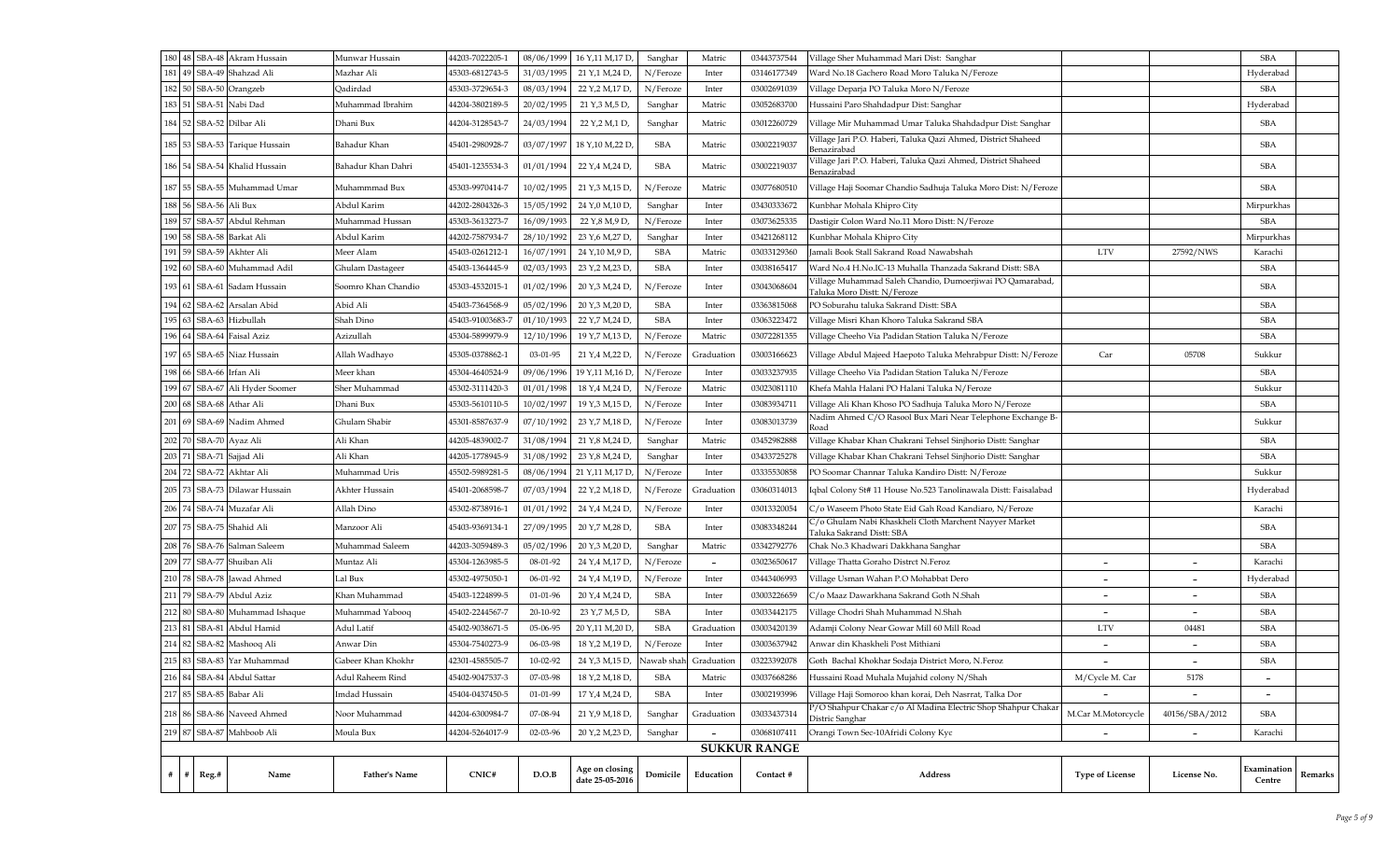| 220<br>01 | $SK-1$                      | Javed Ali                | Rasheed Ahmed    | 45102-7958125-1 | 20/10/1997 | 18 Y, 7 M, 5 D,                                   | Ghotki   | Intermediate | 03023199268  | Muhalla Anwerabad Ghotki, District Ghotki                                   | $\sim$                   | $\sim$               | Sukkur    |
|-----------|-----------------------------|--------------------------|------------------|-----------------|------------|---------------------------------------------------|----------|--------------|--------------|-----------------------------------------------------------------------------|--------------------------|----------------------|-----------|
| 221<br>02 |                             | SK-2 Sajjad Ahmed        | Muhammad Sabal   | 45504-6652410-9 | 02/04/1994 | 22 Y, 1 M, 23 D,                                  | Sukkur   | Intermediate | 03147176919  | Muhalla Mirani, Bhoosa Line, Numaish Road, Old Sukkur, District<br>Sukkur   | <b>LTV</b>               | 111671513 CDLSK      | Sukkur    |
| 222       |                             | SK-3 Muhammad Irfan      | Muhammad Ismail  | 45502-1302183-3 | 18/08/1995 | 20 Y, 9 M, 7 D,                                   | Sukkur   | Matric       | 03023275524  | Village Roshanabad, P.O Kandhra, Taluka Rohri, District Sukkur              | <b>LTV</b>               | 45502-1302183-3#4620 | Sukkur    |
| 223<br>04 | $SK-4$                      | Mir Hassan               | Muhammad Essa    | 45101-2538071-1 | 03/03/1994 | 22 Y, 2 M, 22 D,                                  | Ghotki   | Matric       | 03003197594  | Village Muhammad Usman Laghari, District Ghotki                             | <b>LTV</b>               | CDL3643/15/GHT       | Sukkur    |
| 224       | $SK-5$                      | Ghulam Nabi              | Ghulam Haider    | 45102-4736871-7 | 30/01/1994 | 22 Y, 3 M, 25 D,                                  | Ghotki   | Intermediat  | 03013298198  | Village Muhammad Usman Laghari, District Ghotki                             | <b>LTV</b>               | CDL8558/16/GHT       | Sukkur    |
| 225       | $SK-6$                      | Saddam Hussain           | Ghulam Nabi      | 45102-2261170-9 | 16/03/1998 | 18 Y, 2 M, 9 D,                                   | Ghotki   | Matric       | 030863776354 | Village Dur Muhammad Shar, District Ghotki                                  | <b>LTV</b>               |                      | Sukkur    |
| 226<br>07 | $SK-7$                      | Abdul Razzak             | Jeewan           | 45102-9469399-9 | 02/01/1994 | 22 Y, 4 M, 23 D,                                  | Ghotki   | Intermediate | 03013830770  | Village Dur Muhammad Shar Ghotki                                            | <b>LTV</b>               |                      | Sukkur    |
| 227<br>08 | $SK-8$                      | Jahanzaib                | Muhammad Siddiq  | 45501-8039410-9 | 01/01/1992 | 24 Y, 4 M, 24 D,                                  | Sukkur   | Intermediate | 03032091682  | Village Daphar Jatoi Bakabad, P.O Pano Akil, District Sukkur                | <b>LTV</b>               | 111-12064-15 CDLSK   | Sukkur    |
| 228<br>09 | $SK-9$                      | Deen Muhammad            | Shamsuddin       | 42401-1655299-1 | 10/03/1995 | 21 Y, 2 M, 15 D,                                  | Sukkur   | Matric       | 03008996681  | Muhalla Gharibabad, Taluka Pano Akil, District Sukkur                       |                          |                      | Sukkur    |
| 229       | <b>SK-10</b>                | Farman Ali               | Muhammad Ramzan  | 45501-1970040-7 | 05/03/1995 | 21 Y, 2 M, 20 D,                                  | Sukkur   | Matric       | 03463946343  | Village Qabil Mahtam, Taluka Pano Akil, District Sukkur                     | $\sim$                   |                      | Sukkur    |
| 230       | 11 SK-11 Adnan              |                          | Asadullah        | 45501-1820415-5 | 16/01/1995 | 21 Y, 4 M, 9 D,                                   | Sukkur   | Intermediate | 03055763886  | Village Halije Shareef, P.O Pano Akil, Taluka Pano Akil, District<br>Sukkur | <b>LTV</b>               | 18514                | Sukkur    |
| 231       | 12                          | SK-12 Nasrullah          | Muhammad Shareef | 45501-6868184-3 | 04/06/1994 | 21 Y, 11 M, 21 D,                                 | Sukkur   | Matric       | 03046276946  | illage Wahyoun Sultanpur, Taluka Pano Akil, District Sukkur                 |                          |                      | Sukkur    |
| 232       |                             | SK-13 Abdul Qadir        | Gul Muhammad     | 45501-5976498-7 | 28/02/1993 | 23 Y, 2 M, 27 D,                                  | Sukkur   | Intermediate | 03013439787  | Jillage Raban Samejo, Taluka Pano Akil, District Sukkur                     |                          |                      | Sukkur    |
| 233       | 14                          | SK-14 Asadullah          | Qamaruddin       | 45501-5239021-9 | 01/03/1996 | 20 Y, 2 M, 24 D,                                  | Sukkur   | Matric       | 03017617608  | Jillage Mullan Hussain Chahar, Taluka Pano Akil, District Sukkur            |                          |                      | Sukkur    |
| 234       |                             | 15 SK-15 Tanveer Hussain | Lal Muhammad     | 45501-7902651-5 | 28/12/1994 | 21 Y, 4 M, 27 D,                                  | Sukkur   | Intermediate | 03083259166  | Village Moledino Mirbahar, BPO Dadlo, Taluka Pano Akil, District<br>Sukkur  |                          |                      | Sukkur    |
| 235       |                             | SK-16 Munawar Ali        | Ali Anwer        | 45102-4072941-9 | 11/02/1993 | 23 Y, 3 M, 14 D                                   | Ghotki   | Intermediate | 0305819065   | Village Abdul Rahim Mir Bahar, Taluka & District Ghotki                     |                          |                      | Sukkur    |
| 236<br>17 |                             | SK-17 Hamz Ali           | Anwer Ali        | 45102-5612928-5 | 05/09/1997 | 18 Y, 8 M, 20 D                                   | Ghotki   | Intermediate | 03123259445  | Village Karam Khan Dharejo, District Ghotki                                 | $\overline{\phantom{a}}$ |                      | Larkana   |
| 237       | 18                          | SK-18 Qurban Ali         | Sadaruddin       | 45501-3720863-3 | 03/02/1993 | 23 Y, 3 M, 22 D,                                  | Sukkur   | Graduate     | 03022388745  | Village Faiz Muhammad Mahar BPO Sultanpur Pano Akil                         |                          |                      | Sukkur    |
| 238       |                             | 19 SK-19 Imran Ali       | Abdul Rasheed    | 45501-1584426-3 | 07/01/1996 | 20 Y, 4 M, 18 D,                                  | Sukkur   | Intermediate | 03152391408  | Near Mehran School Muhala Qalandar Shah Pano Akil Sukkur                    |                          |                      | Sukkur    |
| 239<br>20 |                             | SK-20 Nisar Ahmed        | Hadi Bux         | 45501-6943101-1 | 01/02/1993 | 23 Y, 3 M, 24 D,                                  | Sukkur   | Matric       | 03072259901  | Village Umar Chachar Sadhoja Pano Akil Sukkur                               | <b>LTV</b>               | 111-13770-15 CDLSK   | Sukkur    |
|           | 240   21   SK-21   Asif Ali |                          | Muhammad Yaseen  | 45102-5772561-9 | 07/08/1997 | 18 Y, 9 M, 18 D,                                  | Ghotki   | Intermediate | 03133695297  | C/o Chahat Pakwan House Near Applo Medical Centre Ghotki                    | <b>LTV</b>               | 45102-5772561-9#430  | Sukkur    |
| 241<br>22 |                             | SK-22 Muhammad Shaheen   | Arz Muhammad     | 45102-5510649-7 | 18/04/1995 | 21 Y <sub>1</sub> 1 M <sub>7</sub> D <sub>1</sub> | Ghotki   | Matric       | 03013434741  | Aftab Colony Anwarabad Ghotki                                               | $\overline{\phantom{a}}$ |                      | Sukkur    |
| 242<br>23 |                             | SK-23 Allauddin          | Haji Sano        | 45501-7933734-1 | 27/06/1992 | 23 Y, 10 M, 28 D                                  | Sukkur   | Intermediat  | 03003949597  | /illage Peer Bux Malik P/o Dadloi Pano Akil                                 | <b>LTV</b>               | 111-1578-10 CDLSK    | Sukkur    |
| 243       | 24 I                        | SK-24   Kamran Ali       | Atta Hussain     | 45501-5448461-1 | 01/02/1994 | 22 Y, 3 M, 24 D,                                  | Sukkur   | Graduate     | 03043489342  | Sufi Chachar Muhala Near DIG House Pano Akil                                |                          |                      | Sukkur    |
| 244       | 25 I                        | SK-25 Zakir Hussain      | Rab Nawaz        | 45501-2533472-1 | 05/03/1997 | 19 Y, 2 M, 20 D,                                  | Sukkur   | Intermediate | 03023620051  | Village Allahyar Samejo Laurk Pano Akil                                     | $\sim$                   |                      | Sukkur    |
| 245       | 26 I                        | SK-26 Rajab Ali          | Ali Gohar        | 45205-9257410-5 | 05/02/1992 | 24 Y, 3 M, 20 D,                                  | Khairpur | Intermediate | 03312900573  | Plat No. 248/1 Falt No. 102 Mina Avenue Apposite Star Gate Kyc.             |                          |                      | Sukkur    |
| 246       |                             | 27 SK-27 Shahid Ali      | Muhammad Siddiq  | 45103-0520780-3 | 01/02/1996 | 20 Y, 3 M, 24 D,                                  | Ghotki   | Intermediate | 03053723270  | Village Gahi Mangrio P/o Ali Maher Taluka Khanghar Distt:<br>Ghotki         |                          |                      | Sukkur    |
| 247       | 28                          | SK-28 Imam Ali           | Muhammad Sadiq   | 45103-8864589-1 | 04/04/1992 | 24 Y, 1 M, 21 D                                   | Ghotki   | Graduate     | 03012742082  | Village Gahi Mangrio P/o Ali Maher Taluka Khanghar Distt:<br>Ghotki         |                          |                      | Sukkur    |
| 248       | 29                          | SK-29 Mustufa Raza       | Abdul Wahid      | 45501-4177496-9 | 01/01/1992 | 24 Y, 4 M, 24 D,                                  | Sukkur   | Matric       | 03033827312  | Near Civil Court Muhala Goal Masjid Pano Akil                               | <b>LTV</b>               | 111-5725-13 CDLSK    | Sukkur    |
| 249       |                             | SK-30 Abdul Wahab        | Khamiso Khan     | 45105-1081142-1 | 02/03/1997 | 19 Y, 2 M, 23 D,                                  | Ghotki   | Intermediate | 0347-3451789 | Jillage Allah Wasayo Chachar P/O Kharnbhora Distt: Ghotki                   |                          |                      | Sukkur    |
| 250       |                             | SK-31 Pervaiz Ali        | Abdul Razzak     | 45102-0499203-7 | 07/08/1997 | 18 Y, 9 M, 18 D                                   | Ghotki   | Matric       | 03063678312  | Jillage Bhati Pako Bakhsho Ghotki                                           | $\overline{\phantom{a}}$ |                      | Sukkur    |
| 251       |                             | SK-32 Muhammad Aslam     | Muhammad Punhal  | 45102-7399024-7 | 01/03/1999 | 17 Y, 2 M, 24 D,                                  | Ghotki   | Matric       | 03053267798  | Village Bhati Pako Bakhsho Ghotki                                           |                          |                      | Sukkur    |
| 252       |                             | SK-33 Abdul Qadeer       | Abdul Kareem     | 45206-2170173-9 | 20/03/1994 | 22 Y, 2 M, 5 D,                                   | Khairpur | Matric       | 03003860790  | Soofai Sahita Deparja Talka Distt: Khairpur                                 |                          |                      | Sukkur    |
| 253       | 34                          | SK-34 Aijaz Ahmed        | Muhammad Achar   | 45501-6113352-3 | 07/03/1994 | 22 Y, 2 M, 18 D,                                  | Sukkur   | Intermediate | 03078328380  | Village Shah Sakiro Pano Ghulam Ali Pano Akil                               | <b>LTV</b>               | 45501-6113352-3#182  | Sukkur    |
| 254       | 35 I                        | SK-35   Waqar Hussain    | Mumtaz Ali       | 45104-8061924-3 | 13/05/1994 | 22 Y <sub>,0</sub> M,12 D                         | Ghotki   | Matric       | 03234208752  | Mirpur Mathelo Bhitai Colony Hyder Shah Muhala Bhutta House                 |                          |                      | Sukkur    |
| 255       |                             | SK-36 Muhammad Aslam     | Gul Hassan       | 45501-0983109-9 | 22/01/1994 | 22 Y, 4 M, 3 D,                                   | Sukkur   | Intermediate | 03049388658  | Village BPO Sultanpur Pano Akil                                             | <b>LTV</b>               | 19518                | Sukkur    |
| 256<br>37 | SK-37                       | Rehan Ali                | Qurban Ali       | 45206-4743314-9 | 01/01/1995 | 21 Y, 4 M, 24 D,                                  | Khairpur | Intermediate | 03023195925  | Village Muhammad Sadiq Kubar P/o Distt: Khairpur                            | <b>LTV</b>               | CDL3432-15KH         | Sukkur    |
| 257       |                             | SK-38 Shoaib Ahmed       | Javaid           | 15102-2329217-9 | 09/11/1993 | 22 Y, 6 M, 16 D,                                  | Ghotki   | Matric       | 03023157372  | Chana Muhala Nadir Shah Bangla Rahimwali Ghotki                             | $\blacksquare$           |                      | Sukkur    |
| 258       |                             | SK-39 Seengar Ali        | Faqeer Muhammad  | 45102-5019690-7 | 02/03/1993 | 23 Y, 2 M, 23 D,                                  | Ghotki   | Intermediat  | 03083037728  | Village Baksho Malik Rukh Faram P/o Ghotki                                  | <b>LTV</b>               | 111-15238-16CDLSK    | Sukkur    |
| 259<br>40 | SK-40                       | Fida Hussain             | Manzoor Ahmed    | 45501-6855288-1 | 03/01/1997 | 19 Y, 4 M, 22 D,                                  | Sukkur   | Matric       | 03003186657  | Village Ali Bux Dareejo P/o Subani Pano Akil Sukkur                         |                          |                      | Sukkur    |
| 260<br>41 |                             | SK-41 Meer Muhammad      | Yar Muhammad     | 45501-4227065-3 | 05/02/1993 | 23 Y, 3 M, 20 D                                   | Sukkur   | Matric       | 03073902792  | Latifabad Muhala Pano Akil                                                  |                          |                      | Sukkur    |
| 261       |                             | SK-42 Muhammad Raza      | Gul Bahar        | 45205-9289205-1 | 02/03/1994 | 22 Y, 2 M, 23 D,                                  | Khairpur | Graduate     | 03443559785  | Village Nangrejo Taluka Kotdiji Distt: Khairpur                             |                          |                      | Hyderabad |
| 262       | 43                          | SK-43 Abdul Qavi         | Nawab Ali        | 45501-4629976-9 | 26/08/1994 | 21 Y, 8 M, 29 D,                                  | Sukkur   | Matric       | 03138565221  | Village Sorho BPO Hingoro Pano Akil                                         |                          |                      | Sukkur    |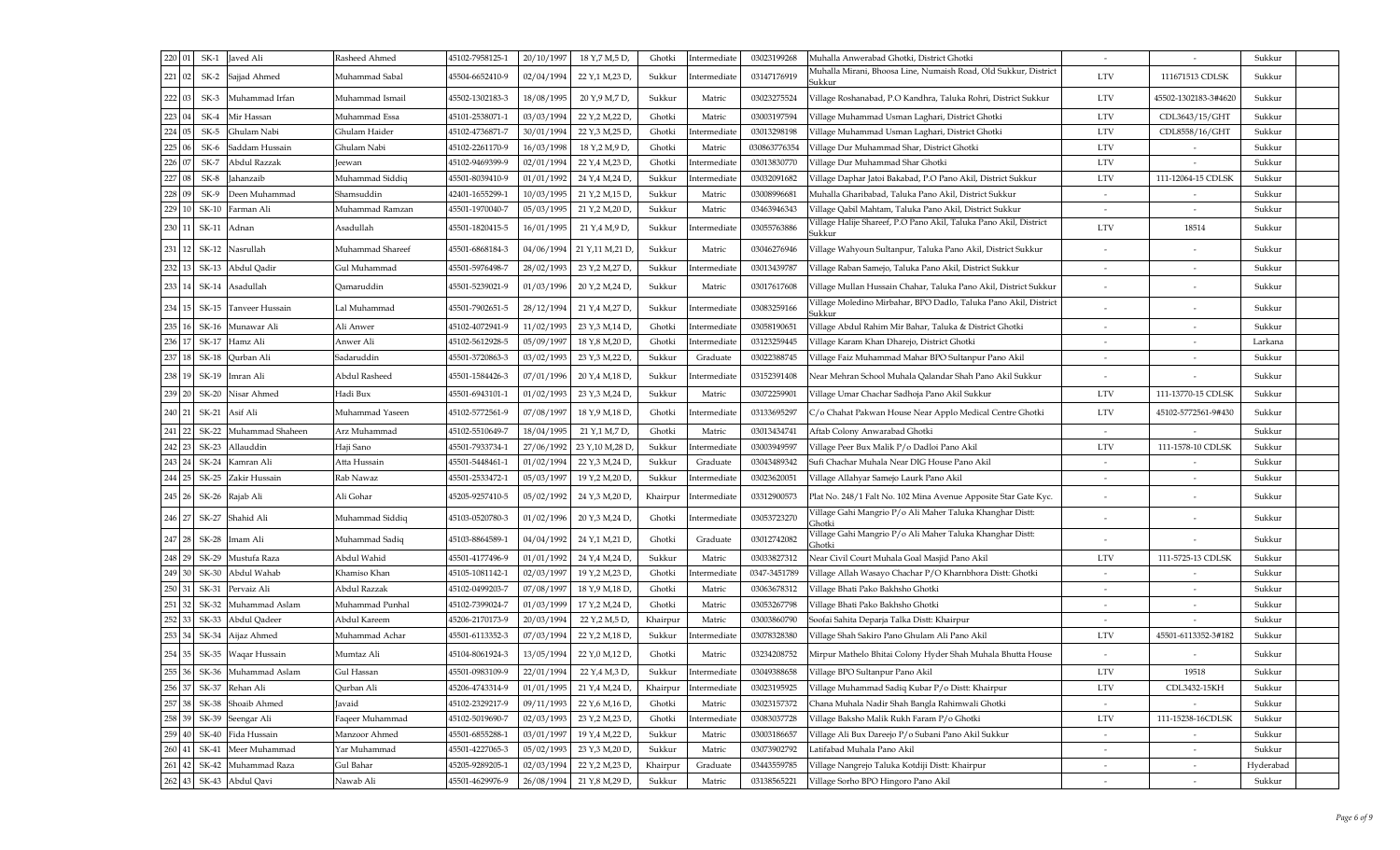| 263<br>44   |       | SK-44 Ghulam Hasnain     | Ghulam Rasool        | 45206-5779894-7 | 15/04/1992 | 24 Y,1 M,10 D,                                       | Khairpur | Intermediate          | 03013453353  | P/o Sathajo Talka Mirwah Distt Khairpur C/o Rafiq Muhd. Store                     |                          |                          | Karachi    |
|-------------|-------|--------------------------|----------------------|-----------------|------------|------------------------------------------------------|----------|-----------------------|--------------|-----------------------------------------------------------------------------------|--------------------------|--------------------------|------------|
| 264<br>45   |       | SK-45 Samiullah Maitto   | Gul Hassan           | 45204-6925695-5 | 01/01/1992 | 24 Y, 4 M, 24 D,                                     | Khairpur | Graduate              | 03033216020  | Village Khuda Bux Maitlo Talka Kingri                                             |                          |                          | Sukkur     |
| 265         |       | 46 SK-46 Akram Ali       | Imam Bux             | 45203-4389905-9 | 12/03/1992 | 24 Y, 2 M, 13 D,                                     | Khairpur | Graduate              | 03053229657  | Village Muhd. Chutlal Changer Tando Nazeer Ali                                    | $\blacksquare$           |                          | Sukkur     |
| 266         |       | SK-47 Muhammad Aadrish   | Ahsan Raza Rana      | 45203-5120283-3 | 02/08/1993 | 22 Y, 9 M, 23 D,                                     | Khairpur | Intermediat           | 03033737754  | Fapali Street H.#. 117 Khairpur                                                   | <b>LTV</b>               | 21673                    | Sukkur     |
| 267<br>48   |       | SK-48 Asadullah          | Muhib Ali            | 45203-0126832-1 | 12/01/1993 | 23 Y, 4 M, 13 D,                                     | Khairpur | Matric                | 03012638083  | Village Tando Nazar Ali P/o Tando Masti                                           |                          |                          | Sukkur     |
| 268<br>49   |       | SK-49 Ameer Bux          | Nek Muhammad         | 45205-1940747-3 | 02/02/1997 | 19 Y, 3 M, 23 D,                                     | Sukkur   | Graduate              | 0307254228   | Nek Muhammad Bhaukhso Ranipur                                                     | $\overline{\phantom{a}}$ | $\overline{\phantom{0}}$ | Sukkur     |
| 269         | 50 L  | SK-50 Sadam Hussain      | Abdul Haleem Shaikh  | 45103-1897658-5 | 22/07/1994 | 21 Y, 10 M, 3 D,                                     | Ghotki   | Matric                | 03002654155  | Ammara Higher Secondary School Ali Akbar Shah Road<br>Anwanrabad, District Ghotki |                          |                          | Sukkur     |
| 270         |       | SK-51 Muhammad Sharif    | Abdul Latif Soomro   | 45104-6875771-1 | 15/04/1994 | 22 Y <sub>1</sub> 1 M <sub>1</sub> 10 D <sub>1</sub> | Ghotki   | Intermediate          | 03342522455  | Muhala Soomra Mirpur Mathelo Ghotki                                               |                          |                          | Sukkur     |
| 271         |       | SK-52 Ali Aman           | Muhammad Qasim       | 45104-6685611-7 | 08/09/1996 | 19 Y, 8 M, 17 D,                                     | Ghotki   | Intermediate          | 03051232786  | Village Sher Khan Chhijan Talka Mirpur Mathelo                                    | $\blacksquare$           |                          | Sukkur     |
| 272         |       | SK-53 Abdul Samad        | Abdul Ghaffar        | 45502-3394732-1 | 23/10/1993 | 22 Y, 7 M, 2 D,                                      | Sukkur   | Graduate              | 03113461934  | Village Lutura Ali Jagi Rani PO Kandra Tal Rohri Sukur                            |                          |                          | Sukkur     |
| 273<br>54   |       | SK-54 Abdul Raheem       | Abdul Kareem         | 45501-4997731-3 | 03/02/1997 | 19 Y, 3 M, 22 D,                                     | Sukkur   | Intermediate          | 03003384374  | village Beerho Bullo PO Koat Bullo Tehsil Pano Akil Sukkur                        | $\overline{\phantom{a}}$ |                          | Sukkur     |
| 274<br>55   |       | SK-55 Pahilwan           | Nooruddin            | 45501-6216105-7 | 09/04/1996 | 20 Y,1 M,16 D,                                       | Sukkur   | Matric                | 03033729954  | Village Haji Nooruddin chachar PO Pano Akil Sukkur                                |                          |                          | Sukkur     |
| 275<br>56   |       | SK-56 Ghulam Abbas       | Sajan Chachar        | 45501-0697823-1 | 15/12/1993 | 22 Y <sub>7</sub> 5 M <sub>7</sub> 10 D <sub>1</sub> | Sukkur   | Graduate              | 03013865235  | Village Khairo Jhulan PO Halaji Pano Akil Sukkur                                  |                          |                          | Sukkur     |
| 276<br>57   |       | SK-57 Kashif Naimat      | Naimatullah          | 45501-1267624-1 | 01/01/1995 | 21 Y, 4 M, 24 D,                                     | Sukkur   | Matric                | 03058961960  | Village Baiji Shareef Taluka Pano Akil Sukkur                                     |                          |                          | Sukkur     |
| 277         |       | SK-58 Abdul Qayoom       | Mir Hassan           | 45501-0308655-7 | 03/07/1993 | 22 Y, 10 M, 22 D,                                    | Sukkur   | Intermediat           | 03022955262  | Village Yousuf Modin Pano Akil Sukkur                                             | <b>LTV</b>               | 45501-0308655-7#7588     | <b>SBA</b> |
| 278         |       | 59 SK-59 Ghulam Mustafa  | Muhammad Arif        | 45501-6246643-5 | 20/03/1997 | 19 Y, 2 M, 5 D,                                      | Sukkur   | Matric                | 0305576728   | Village Sohno Khan Rajput BPO Haleji Sharif Pano Akil Sukkur                      | Car/M.Cycle              | 111-13120-15-CDLSK       | Sukkur     |
| 279<br>60   |       | SK-60 Mir Hassan         | Gul Mir              | 45201-6204475-7 | 06/09/1995 | 20 Y,8 M,19 D,                                       | Khairpur | Intermediate          | 03003286614  | Vollage Muhamad Sharif Khaipur Taluka FaizGunj                                    | $\sim$                   |                          | Sukkur     |
|             |       | 280 61 SK-61 Shoukat Ali | Rasool Bux           | 45204-8916637-7 | 06/01/1994 | 22 Y, 4 M, 19 D,                                     | Khairpur | Graduate              | 03003100353  | Village Abdul Hakeem Siyal PO Ahmedpur Kingbt Distt: Khairpur<br>Mirs             | <b>LTV</b>               | 45204-8916637-7#7753     | Sukkur     |
| 281<br>62   |       | SK-62 Mansoor Ahmed      | Muhammad Shaikh      | 45102-7696098-9 | 21/02/1997 | 19 Y, 3 M, 4 D,                                      | Ghotki   | Matric                | 03082298200  | Shaikh Muhalla Near Allied Bank Ghotki City                                       | $\overline{\phantom{a}}$ |                          | Sukkur     |
| 282         | SK-63 | Hafeezullah              | Abdul Rehman         | 45102-1992156-7 | 04/10/1994 | 21 Y,7 M,21 D                                        | Ghotki   | Matric                | 03073264845  | Ghoth Gul Muhammad Chachar PO Ghotki Mirpur                                       |                          |                          | Sukkur     |
| 283 64      |       | SK-64 Safeer Ahmed       | Raheem Bux           | 45102-9816570-9 | 13/11/1994 | 21 Y,6 M,12 D                                        | Ghotki   | Intermediate          | 03063677376  | Village Punhoon Pitafi PO Beriri Tal and Distt: Ghotki                            |                          |                          | Sukkur     |
| 284<br>65   | SK-65 | Ubedullah                | Qalander Bakhsh      | 15502-3908824-5 | 16/10/1994 | 21 Y,7 M,9 D,                                        | Sukkur   | Intermediate          | 03337109560  | Jillage Ali Sher Jammeri PO Kandhra Rohri Sukkur                                  |                          |                          | Sukkur     |
|             |       | 285 66 SK-66 Aaqib Ali   | Ghulam Nabi          | 45201-2641104-5 | 05/01/1996 | 20 Y,4 M,20 D,                                       |          | Khairpur Intermediate | 03053212567  | Din Muhammad Khan Akri, Khairpur                                                  |                          |                          | Sukkur     |
| 286<br>67   |       | SK-67 Muhammad Laik      | Ghulam Mustafa       | 45201-9336207-5 | 01/06/1997 | 18 Y, 11 M, 24 D,                                    |          | Khairpur Intermediate | 03083662891  | Village Khando Khan Sher Tel Faiz Ganj Distt: Khairpur                            |                          |                          | Hyderabad  |
|             |       | 287 68 SK-68 Manthar Ali | Imam Ali             | 45201-6685023-3 | 07/02/1997 | 19 Y, 3 M, 18 D,                                     |          | Khairpur Intermediate | 03060542141  | Village Muhammad Khan R/O Akri Tal Faiz Ganj Distt: Khairpur                      |                          |                          | Sukkur     |
| 288<br>69   |       | SK-69 Igrar Ahmed        | Muhammad Suleman     | 45502-0651468-9 | 17/02/1993 | 23 Y, 3 M, 8 D,                                      | Sukkur   | Intermediate          | 03123876779  | Kot Shah Nawaz Shah Station Road Rohri Sukkur                                     | Car/M.Cycle              | 111-7387-13-CDLSK        | Sukkur     |
| 289<br>70 l |       | SK-70 Azhar Uddin        | Pahelwan             | 45102-3444133-1 | 01/02/1995 | 21 Y, 3 M, 24 D,                                     | Ghotki   | Intermediate          | 03062054750  | Village Muhammad Ali Khaldoro Taluka Distt: Ghotki                                | Car/M.Cycle              | CDL5611/15/GHT           | Sukkur     |
| 290         |       | 71 SK-71 Siddaqat Ali    | Imdad Ali            | 45103-6953378-3 | 12/09/1997 | 18 Y, 8 M, 13 D,                                     | Ghotki   | Matric                | 03049533929  | Village Hamzo Mahar PO Wadhan ahar Taluka Khangarh, Ghotki                        |                          |                          | Sukkur     |
| 291         |       | 72 SK-72 Abid Ali        | Meharam Ali Sonio    | 45202-9637279-7 | 02/02/1992 | 24 Y, 3 M, 23 D,                                     | Khairpur | Matric                | 03002992669  | Dawal Ghazi Muhalla Near Civic Center Gambat Distt: Khairpur                      |                          |                          | Sukkur     |
| 292<br>73   |       | SK-73 Jahanzaib Ali      | Badar Uddin          | 45504-4804557-7 | 24/12/1994 | 21 Y,5 M,1 D,                                        | Sukkur   | Intermediate          | 03003136412  | H.No.B-3469 Bhutto Road Near Teer Chowk Sukkur                                    |                          |                          | Sukkur     |
| 293         | 74    | SK-74 Ihsan Ali          | Muhammad Qasim       | 45501-1543066-7 | 12/03/1994 | 22 Y, 2 M, 13 D,                                     | Sukkur   | Matric                | 03023114727  | Village Yousuf Mochi Nandapur Pano Akil Sukkur                                    | LTV/M.Cycle              | 45501-1543066-7#591      | Sukkur     |
| 294<br>75   |       | SK-75 Asghar Ali         | Allah Jurio          | 45501-3668390-5 | 20/02/1992 | 24 Y, 3 M, 5 D,                                      | Sukkur   | Intermediate          | 03087329694  | PO Sultan Pur Taluka Pano Akil Sukkur                                             | <b>LTV</b>               | 787                      | Sukkur     |
| 295         | 76    | SK-76 Ali Hyder          | Azizullah            | 45504-4084916-3 | 15/07/1991 | 24 Y, 10 M, 10 D,                                    | Sukkur   | Intermediat           | 03073602525  | H.No.A195 Rayal Road Old Sukkur                                                   | LTV/M.Cycle              | 45504-4084916-3#1313     | Sukkur     |
| 296<br>77   |       | SK-77 Amanullah          | Muhammad Hashim      | 45102-5191469-9 | 04/08/1996 | 19 Y, 9 M, 21 D,                                     | Ghotki   | Matric                | 03012217146  | Village Muhalla Soomra Colony Mirpur Matalo Distt: Ghotki                         |                          |                          | Sukkur     |
| 297         | 78    | SK-78 Mir Faisal Khan    | Moula Dad            | 45501-6490626-5 | 05/06/1996 | 19 Y, 11 M, 20 D,                                    | Sukkur   | Intermediate          | 03159311309  | Village Wiryam Buriro Taluka Pano Akil Sukkur                                     |                          |                          | Sukkur     |
| 298         | 79    | SK-79 Sajjad Hussain     | Abdul Hameed         | 45501-7205927-3 | 05/07/1994 | 21 Y, 10 M, 20 D,                                    | Sukkur   | Intermediate          | 03083693487  | Muhalla Gharib Abad Near Al-Faisal Masjid Pano Akil Sukkur                        |                          |                          | Sukkur     |
| 299<br>80   |       | SK-80 Abdul Ghafoor      | Hakim Ali            | 45501-5593572-7 | 05/03/1994 | 22 Y, 2 M, 20 D,                                     | Sukkur   | Matric                | 030736041722 | Abbasi Muhalla Near Al-Farooque Masjid Pano Akil Sukkur                           |                          |                          | Sukkur     |
| 300         |       | 81 SK-81 Mir Ayaz Khan   | Moula Dad            | 45501-1754992-1 | 01/01/1997 | 19 Y, 4 M, 24 D,                                     | Sukkur   | Intermediate          | 03052617124  | Village Wiryam Buriro Taluka Pano Akil Sukkur                                     |                          |                          | Sukkur     |
| 301<br>82   |       | SK-82 Shafkat Hussain    | Yar Muhammad         | 45501-1514648-5 | 08/03/1996 | 20 Y, 2 M, 17 D,                                     | Sukkur   | Intermediate          | 03083674404  | Village Old Budh Pano Akil Sukkur                                                 |                          |                          | Sukkur     |
| 302<br>83   |       | SK-83 Ghulam Mustafa     | Ghulam Sarwar        | 45501-1235292-5 | 20/02/1993 | 23 Y, 3 M, 5 D,                                      | Sukkur   | Matric                | 03012623889  | Muhalla Garib Abad Pano Akil Sukkur                                               |                          |                          | Sukkur     |
| 303 84      |       | SK-84 Papoo Mal          | <b>Bhegwan Dasss</b> | 45501-5744973-3 | 20/12/1996 | 19 Y,5 M,5 D,                                        | Sukkur   | Matric                | 03408192148  | Muhalla Manshan Dass Kharee Pano Akil Sukkur                                      |                          |                          | Sukkur     |
| 304<br>85   |       | SK-85 Pawan Kumar        | Merwai Chrndhi       | 45501-8203116-3 | 05/01/1997 | 19 Y <sub>,</sub> 4 M,20 D                           | Sukkur   | Intermediat           | 03026418368  | Merwai Muhalla Near Gotki                                                         |                          |                          | Sukkur     |
| 305  <br>86 |       | SK-86 Zaheer Hussain     | Abdul Rasheed        | 45501-4584310-3 | 01/04/1994 | 22 Y, 1 M, 24 D,                                     | Sukkur   | Intermediate          | 03023628151  | Village Shahoo Indher Pano Akil Sukkur                                            |                          |                          | Sukkur     |
| 306<br>87   |       | SK-87 Shoukat Ali        | Gul Hassan           | 45501-8438303-1 | 05/02/1997 | 19 Y, 3 M, 20 D,                                     | Sukkur   | Matric                | 03058191060  | Village More Ja Kanda BPO Bheller Pano Akil Sukkur                                |                          |                          | Sukkur     |
| 307 88      |       | SK-88 Shafique Rehman    | Muhammad Rafique     | 45203-8654211-3 | 01-01-93   | 23 Y, 4 M, 24 D,                                     | Khairpur | Inter                 | 03023671009  | Village Pir Maqsood shah Umer Factry Rohri                                        | <b>LTV</b>               | 6307 KHP 2011            | Sukkur     |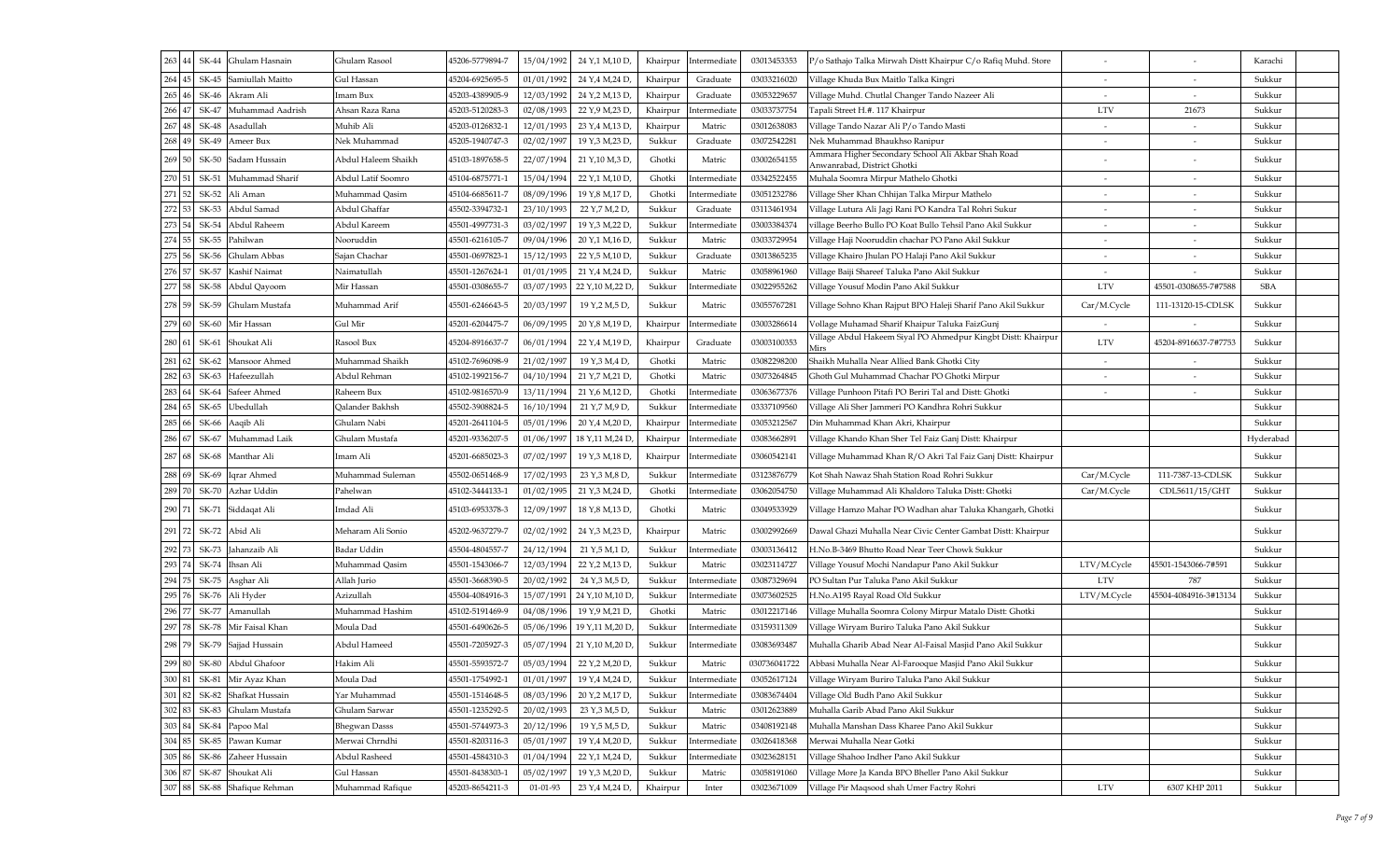| 308 89<br>SK-89                | Irfan Ahmed            | Aftab Ali            | 45504-6920732-3 | 21-09-91   | 24 Y,8 M,4 D,                     | Sukkur    |                        | 03033570081          | B-8 Barrag Colony Sukkur                                                                                        | <b>LTV</b>               | Not read able            | Sukkur                   |         |
|--------------------------------|------------------------|----------------------|-----------------|------------|-----------------------------------|-----------|------------------------|----------------------|-----------------------------------------------------------------------------------------------------------------|--------------------------|--------------------------|--------------------------|---------|
| 309<br>SK-90                   | Ali Gohar              | Muhammad Riaz        | 45102-4372775-5 | 04-07-91   | 24 Y, 10 M, 21 D,                 | Ghotki    | Inter                  | 03058710840          | C/o Daimand Electric Station Road Ghotki                                                                        | M/Cycle M. Car           | CDL9615/16/GHT           | Sukkur                   |         |
| 310 91<br>SK-91                | Shakeel Ahmed          | Ghulam Rasool        | 45202-8580308-9 | 01-01-93   | 23 Y, 4 M, 24 D,                  | Khairpur  | Inter                  | 03083643690          | Shaikh Khalid Mohallah near Educational School Gambat                                                           | $\overline{\phantom{m}}$ | $\overline{\phantom{0}}$ | Sukkur                   |         |
| SK-92<br>311 92                | Naveed Ahmed           | Niaz Ahmed           | 45504-0801221-1 | 13-01-96   | 20 Y, 4 M, 12 D,                  | Sukkur    | Inter                  | 03153115847          | Muhala DC Compound Yhaya Hospital Sukkur                                                                        | M/Cycle M. Car           | CDL6319/15JST            | Sukkur                   |         |
| 312 93                         | SK-93 Abid Ali         | Gul Hussain Shaikh   | 45504-1102491-3 | 20-08-95   | 20 Y, 9 M, 5 D,                   | Sukkur    | Matric                 | 03023136338          | Muhala Raitti line jeel shsh kot Sukker                                                                         | $\overline{\phantom{m}}$ |                          | $\overline{\phantom{m}}$ |         |
|                                |                        |                      |                 |            |                                   |           |                        | <b>LARKANA RANGE</b> |                                                                                                                 |                          |                          |                          |         |
| Reg.#<br>#<br># I              | Name                   | <b>Father's Name</b> | CNIC#           | D.O.B      | Age on closing<br>date 25-05-2016 | Domicile  | Education              | Contact #            | <b>Address</b>                                                                                                  | <b>Type of License</b>   | License No.              | Examination<br>Centre    | Remarks |
| 313<br>$LK-1$                  | Habibullah             | Khan Muhammad        | 43201-0190484-1 | 06/07/1994 | 21 Y, 10 M, 19 D,                 | Larkana   | Intermediate           | 03423791019          | illage Khuhra P.O Badah Tehsil Dokri Larkana                                                                    | $\tilde{\phantom{a}}$    |                          | Larkana                  |         |
| 314 02<br>$LK-2$               | Abdul Salam            | Abdul Ghaffar        | 43206-8311233-5 | 15/01/1992 | 24 Y, 4 M, 10 D,                  | Larkana   | Graduate               | 03082372315          | Village Matoo P.O Gereao Talka Bakrani Distt: Larkana                                                           |                          |                          | Larkana                  |         |
| 315 03<br>LK-3                 | Abdul Fateh            | Muhammad Pannah      | 43102-3684133-9 | 12/01/1992 | 24 Y, 4 M, 13 D,                  | Jacobabad | Intermediat            | 03003413926          | Village Pathan Khan Jakhdari, Taluka Jacobabad                                                                  |                          |                          | Larkana                  |         |
| 316 04<br>LK-4                 | Sabaz Ali              | Muhammad Arbab       | 43102-4250314-5 | 01/01/1992 | 24 Y, 4 M, 24 D,                  | Jacobabad | Matric                 | 03003177877          | Goth Arbab Khan Talka Jacobabad                                                                                 |                          |                          | Larkana                  |         |
| 317<br>$\rm LK\text{-}5$       | Azad Ali               | Shahzado             | 43303-8211025-5 | 03/03/1993 | 23 Y, 2 M, 22 D,                  | Shikarpur | Graduate               | 03032641662          | Village Boriri Distt; Shikarpur                                                                                 |                          |                          | Sukkur                   |         |
| 318<br>$LK-6$                  | Babar Ali              | Arbab Ali            | 43304-4596367-7 | 05/03/1997 | 19 Y, 2 M, 20 D                   | Shikarpur | Matric                 | 03053363167          | Muhalla Khan Chandabad, District Shikarpur                                                                      |                          |                          | Sukkur                   |         |
| 319<br>$LK-7$                  | Shafique Ahmed         | Shabbir Ahmed        | 43504-0450366-3 | 05/03/1994 | 22 Y, 2 M, 20 D,                  | Kashmore  | Intermediat            | 03127367606          | Oxford Public School Kashmore, District Kashmore                                                                |                          |                          | Sukkur                   |         |
| 320<br>$LK-8$                  | Rashid Ali             | Faiz Muhammad        | 43304-3754688-7 | 02/12/1992 | 23 Y,5 M,23 D,                    | Shikarpur | Graduate               | 03043738835          | Khanpur Road Sanjrani                                                                                           |                          |                          | Sukkur                   |         |
| 321<br>LK-9                    | Saddam Hussain         | Abdul Majeed         | 43105-2124494-9 | 15/01/1998 | 18 Y, 4 M, 10 D,                  |           | Jacobabad Intermediate | 03037508323          | Village & PO Bahadurpur Jacobabad                                                                               |                          |                          | Sukkur                   |         |
| 322<br>$LK-10$                 | Ghulam Ali             | Adam Khan            | 43102-0393596-7 | 01/01/1994 | 22 Y, 4 M, 24 D,                  | Kashmore  | Intermediate           | 03073751247          | Distt: Khasmore village Muhammah Aamin Khan Jafri                                                               | <b>LTV</b>               | KMR-11332014             | Larkana                  |         |
| 323                            | LK-11 Abdul Fateh      | Deedar Ali           | 43503-0471731-3 | 01/01/1997 | 19 Y, 4 M, 24 D,                  |           | Kashmore Intermediate  | 03153651434          | Village Taigh Ali Khan Bangwar Deh Suhriyanipur U/C<br>Doulatpur, Taluka Kandhkot, District Kashmore @ Kandhkot |                          |                          | Sukkur                   |         |
| 324                            | LK-12 Rafiullah        | Shafiullah           | 43304-8440609-9 | 02/03/1995 | 21 Y, 2 M, 23 D,                  | Shikarpur | Intermediate           | 03043362922          | Muhalla Near New Foujdari, Police Headquarter Shikarpur,<br>District Shikarpur                                  | <b>LTV</b>               | KMR-01032013             | Sukkur                   |         |
| 325 13                         | LK-13 Taufiq Ahmed     | Shafi Muhammad       | 43205-7004948-9 | 15/01/1993 | 23 Y, 4 M, 10 D,                  | Larkana   | Matric                 | 03423818928          | Village Agham No.02 P.O Banguldero T. Ratodero, District<br>Larkana                                             |                          |                          | Hyderabad                |         |
| 326                            | LK-14 Sanjar Khan      | Riaz Ahmed           | 43304-9688057-9 | 07/09/1998 | 17 Y,8 M,18 D,                    | Shikarpur | Matric                 | 03087690526          | Sanjrani Muhalla Shikarpur, Taluka & District Shikarpur                                                         | $\qquad \qquad$          |                          | Sukkur                   |         |
| 327                            | LK-15 Qaim Khan        | Muhammad Hayat       | 43101-1570150-3 | 03/02/1997 | 19 Y, 3 M, 22 D,                  |           | Jacobabad Intermediate | 03013470357          | Village Daim Khan Dahani Deh Jeand U/C Khuda Abad, District<br>Jacobabad                                        |                          |                          | Larkana                  |         |
| 328                            | LK-16 Abdul Waheed     | Inayat Ali Chandio   | 43404-0414236-3 | 17/06/1997 | 18 Y, 11 M, 8 D,                  | Kamber    | Matric                 | 03003429750          | Village Misri Khan Chandio, Taluka Mirokhan, District Kamber @<br>Shahdadkot                                    | <b>LTV</b>               | LRK-3122/2016            | Larkana                  |         |
| 329                            | LK-17 Altaf Hussain    | Sarfaraz             | 43105-4551829-7 | 05/11/1993 | 22 Y,6 M,20 D,                    | Jacobabad | Intermediate           | 03333475323          | P.O / Village Bahadurpur, Taluka Thull, District Jacobabad                                                      |                          |                          | Karachi                  |         |
| 330 <sub>1</sub>               | LK-18 Nizamuddin       | Sirajuddin           | 43102-4619497-3 | 01/01/1993 | 23 Y, 4 M, 24 D,                  |           | Jacobabad Intermediate | 03073302712          | Police Headquarter Jani Dera Naka Amazing Tailor, District<br>Jacobabad                                         |                          |                          | Sukkur                   |         |
| 331                            | LK-19 Jameel Ahmed     | Deedar Ahmed         | 43102-4328860-7 | 20/10/1991 | 24 Y,7 M,5 D,                     | Jacobabad | M.A English            | 03337390840          | Near Rifle Naka First Family Line Jacobabad Town, District<br>Jacobabad                                         |                          |                          | Larkana                  |         |
| 332                            | LK-20 Zeeshan Raja     | Rajo Khan            | 43203-8963631-9 | 05/03/1997 | 19 Y, 2 M, 20 D,                  | Larkana   | Intermediat            | 03046010887          | Village Razi Khan Jagirani, Taluka & District Larkana                                                           |                          |                          | Larkana                  |         |
| 333                            | LK-21 Muhammad Ali     | Noor Muhammad        | 43102-4434602-7 | 27/061996  | #VALUE!                           | Jacobabad | Matric                 | 03168020186          | Muhalla Gharibabad, Near Station Road, District Jacobabad                                                       |                          |                          | Sukkur                   |         |
| 334 22                         | LK-22 Jahan Khan       | Wajid Ali            | 43301-2993930-5 | 0602/1996  | #VALUE!                           | Shikarpur | Matric                 | ;03069365542         | Village Raza Muhammad Jafri, Taluka Ghari Yasin, District<br>Shikarpur                                          |                          |                          | Sukkur                   |         |
| 335 23                         | LK-23 Ubedullah        | Abdul Sattar         | 43102-9481989-9 | 02/03/1994 | 22 Y, 2 M, 23 D,                  | Jacobabad | Matric                 | 3337357008           | Atta Mauhammad Jamali Road, Dungar Muhalla, District<br>Jacababad                                               |                          |                          | Sukkur                   |         |
| 336 24                         | LK-24 Hafiz Habibullah | Mehran Khan          | 43504-0425161-7 | 20/06/1992 | 23 Y,11 M,5 D,                    |           | Kashmore Intermediate  | "03003649363         | House No. E-114, Wapda Colony Guddu, District Kashmor @<br>Kandhkot                                             |                          |                          | Sukkur                   |         |
| 337                            | LK-25 Zubair Ahmed     | Muhammad Waris       | 43102-9446648-5 | 04/01/1993 | 23 Y, 4 M, 21 D,                  | Jacobabad | Intermediate           | 03463988455          | Mehran Music Centre, Bus Stand Jacababad, District Jacobabad                                                    |                          |                          | Sukkur                   |         |
| 338                            | LK-26 Sajjad Hussain   | Muhammad Waris       | 43102-9591671-1 | 01/10/1997 | 18 Y, 7 M, 24 D,                  | Jacobabad | Intermediate           | 03337399838          | Mehran Music Centre, Bus Stand Jacababad, District Jacobabad                                                    |                          |                          | Sukkur                   |         |
| 339                            | LK-27 Shahid Hussain   | Ayaz Hussain         | 43402-0455038-1 | 03/03/1993 | 23 Y, 2 M, 22 D,                  | Kamber    | Intermediate           | 03113467472          | Village Hoat Dahot, District Kamber @ Shahdadkot                                                                | $\overline{\phantom{a}}$ |                          | Larkana                  |         |
| 340   28                       | $LK-28$ Gul Sher       | Azizullah            | 43102-8437732-5 | 01/10/1996 | 19 Y, 7 M, 24 D,                  | Jacobabad | Matric                 | 03022979927          | Village Dariya Khan, Jani Dero Jageer, Taluka & District Jacababad                                              |                          |                          | Sukkur                   |         |
| 341   29                       | LK-29 Khadim Hussain   | Bakhshal Khan        | 43102-1514925-5 | 04/02/1993 | 23 Y, 3 M, 21 D,                  | Jacobabad | Intermediat            | 03023854531          | Village Abdul Aziz Jatoi Deh Badal Wah U/C Dasti, District<br>Jacababdad                                        |                          |                          | Sukkur                   |         |
| 342                            | LK-30 Imran Ali        | Abdullah             | 43502-0393005-1 | 03/01/1994 | 22 Y,4 M,22 D,                    | Kashmore  | Graduate               | 03003122023          | Post Office Ghouspur, Taluka & District Kashmore @ Kandkot                                                      | $\qquad \qquad$          |                          | Sukkur                   |         |
| 343 31 LK-31 Ubaidullah        |                        | Ghulam Khan          | 43206-0968796-5 | 02/03/1993 | 23 Y, 2 M, 23 D,                  | Larkana   | Intermediate           | 03403454055          | Village Doulat Khokhar PO & Taluka Bakrani, District Larakana                                                   |                          |                          | Larkana                  |         |
| 344   32   LK-32   Soraj Ahmed |                        | Manthar Ali          | 43303-7588315-7 | 08/03/1993 | 23 Y, 2 M, 17 D,                  | Shikarpur | Intermediate           | 03012638634          | Jillage Ali Nawaz Jakharani Rustam, Talka Lakhi, District<br>Shikarpur                                          | <b>LTV</b>               | 111-1081-16CDLSHP        | Karachi                  |         |
| 345 33                         | LK-33 Muhammad Ibrahim | Muhammad Siddiq      | 43301-9421722-3 | 25/05/1994 | 22 Y, 0 M, 0 D,                   | Shikarpur | Graduate               | 03002357292          | Village Rohilo Khan, Ghumno Wah Post Office, Taluka Ghari<br>Yaseen, District Shikarapur                        |                          |                          | Larkana                  |         |